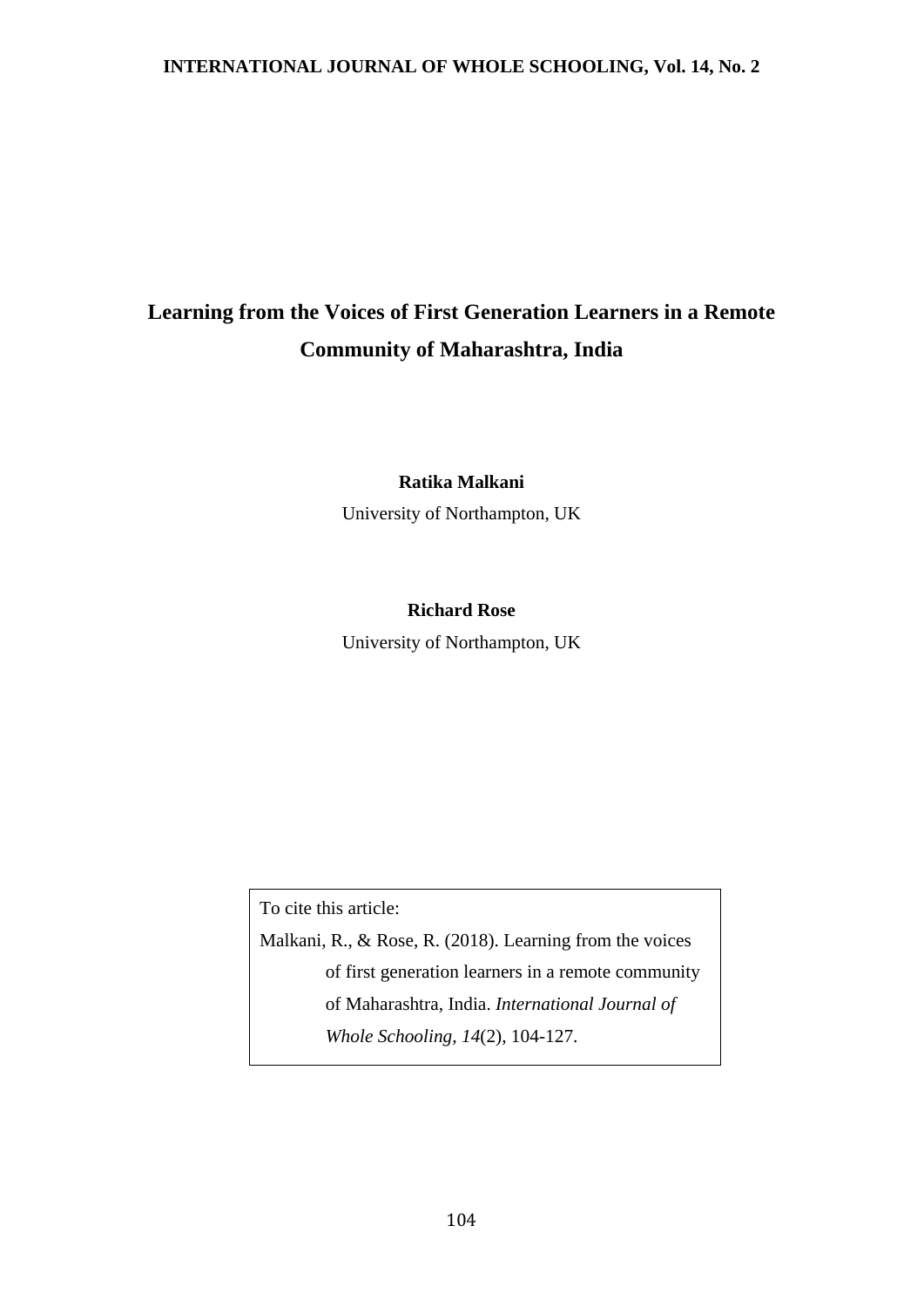## **Abstract**

This paper reports the opportunities and challenges faced by first generation learners, all of whom were designated as being from scheduled tribes and scheduled castes, accessing education in a rural community in the state of Maharashtra, India. The design of the research and the methods used for this child-centred study aimed to generate data to enable reflection on the reallife complexities experienced by children in this situation. Ten case studies based around individual children who shared common experiences were developed. These children had attended the local Zilla Parishad School (Government funded school) in the past and were enrolled at a Non-Governmental Organisation (NGO) funded school at the time of the investigation. The ten case studies focused on those antecedents, contextual factors, perceptions and attitudes towards education that had shaped the experiences of the children. Their personal circumstances, opportunities and challenges emanating from their social, economic, cultural and political environments are discussed.

**Keywords:** First Generation Learners; India; Scheduled Tribe; Scheduled Caste; Inclusion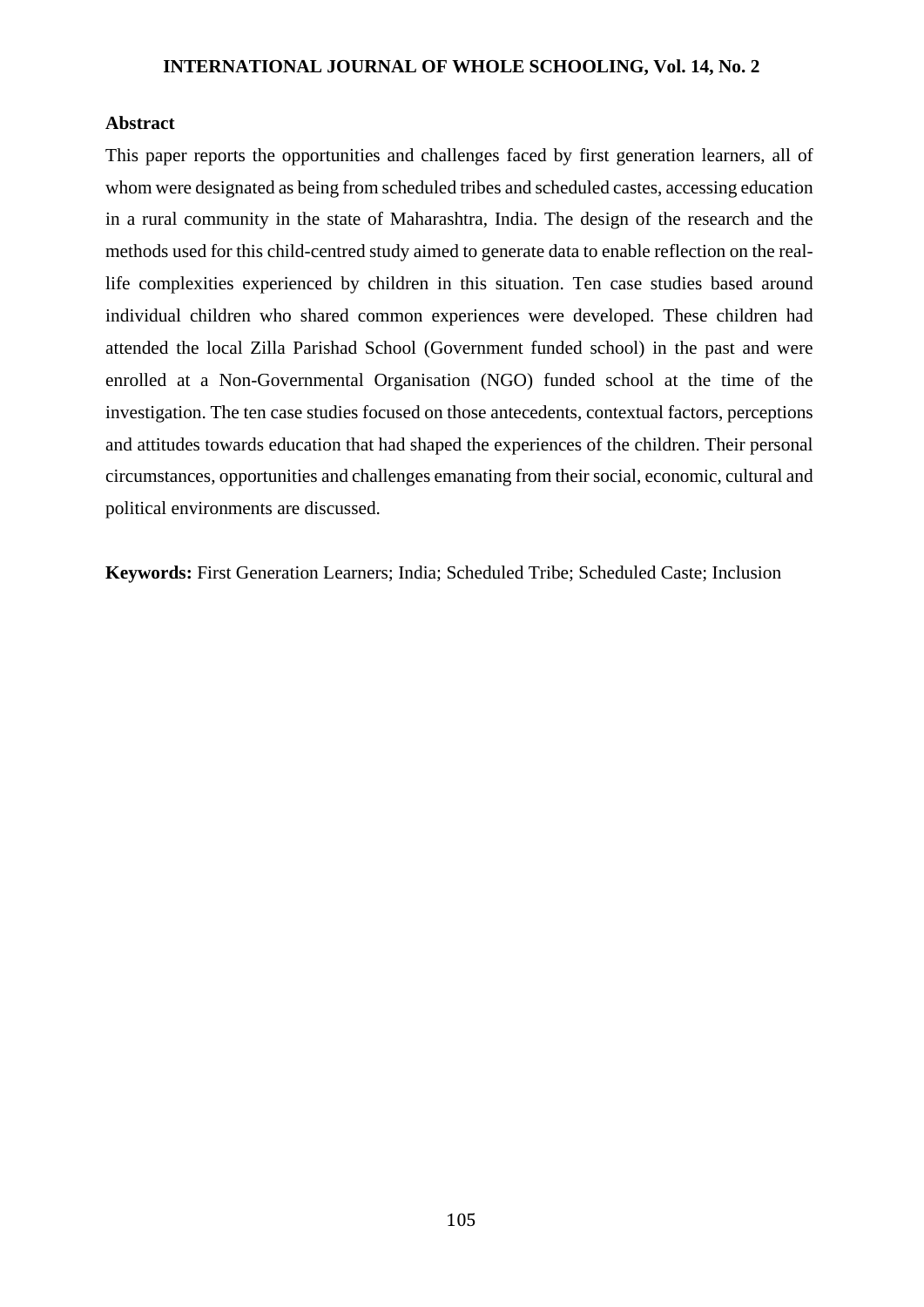# **Learning from the Voices of First Generation Learners in a Remote Community of Maharashtra, India**

# **Inclusive Education in the Indian Context**

In common with other South Asian countries, the Government of India has introduced legislation aimed at improving the educational opportunities provided to previously marginalised groups of children. In adopting the Right to Free and Compulsory Education Act (RTE) (Ministry of Human Resource Development, 2009), education administrators within India have stated their intention to instigate reforms to address the demands of the Sustainable Development Goals (UNESCO, 2015), and other international agreements, including the Salamanca Statement and Framework for Action on Special Needs Education (UNESCO, 1994). The term 'inclusive education' has been adopted within India and has been the focus of both an increased corpus of literature and the implementation of initiatives at national and state levels (Hammer 2013; Jha, Ghatak., Mahendiran, & Bakshi, 2013). However, it has been suggested (Singal, 2006), that in many instances research in this area has given attention to single issues, such as disability, or gender, and that a more nuanced approach may be required.

The RTE acknowledges that a more holistic interpretation of inclusion is necessary. The Act recognises that many children have been disadvantaged and states that all children, regardless of their status should be provided with compulsory education in a recognised school between the ages of six and fourteen years. The term disadvantage is defined within the Act as meaning a child with a disability or belonging to a scheduled tribe (ST) or scheduled caste (SC), or those from poor socio-economic circumstances, and others who may have difficulties accessing formal education as a result of remote geographical factors or linguistic challenges. In addition, there is an acknowledgement that in many instances girls have been placed at educational disadvantage and that their rights should be assured.

In passing this Act, the Government of India recognised that within Indian society there are many children whose educational opportunities have been negatively impacted by a combination of these identified disadvantageous conditions. Amongst these influences, the most marginalised groups include those who belong to scheduled tribe and scheduled caste communities. In India the categorisation of scheduled castes and scheduled tribes has been officially sanctioned by the state since 1935 (HMSO, 1935) and these two groups have been recognised as comprising significant numbers of disadvantaged indigenous people. This includes those belonging to the lowest levels of the hierarchical Hindu caste system, and tribal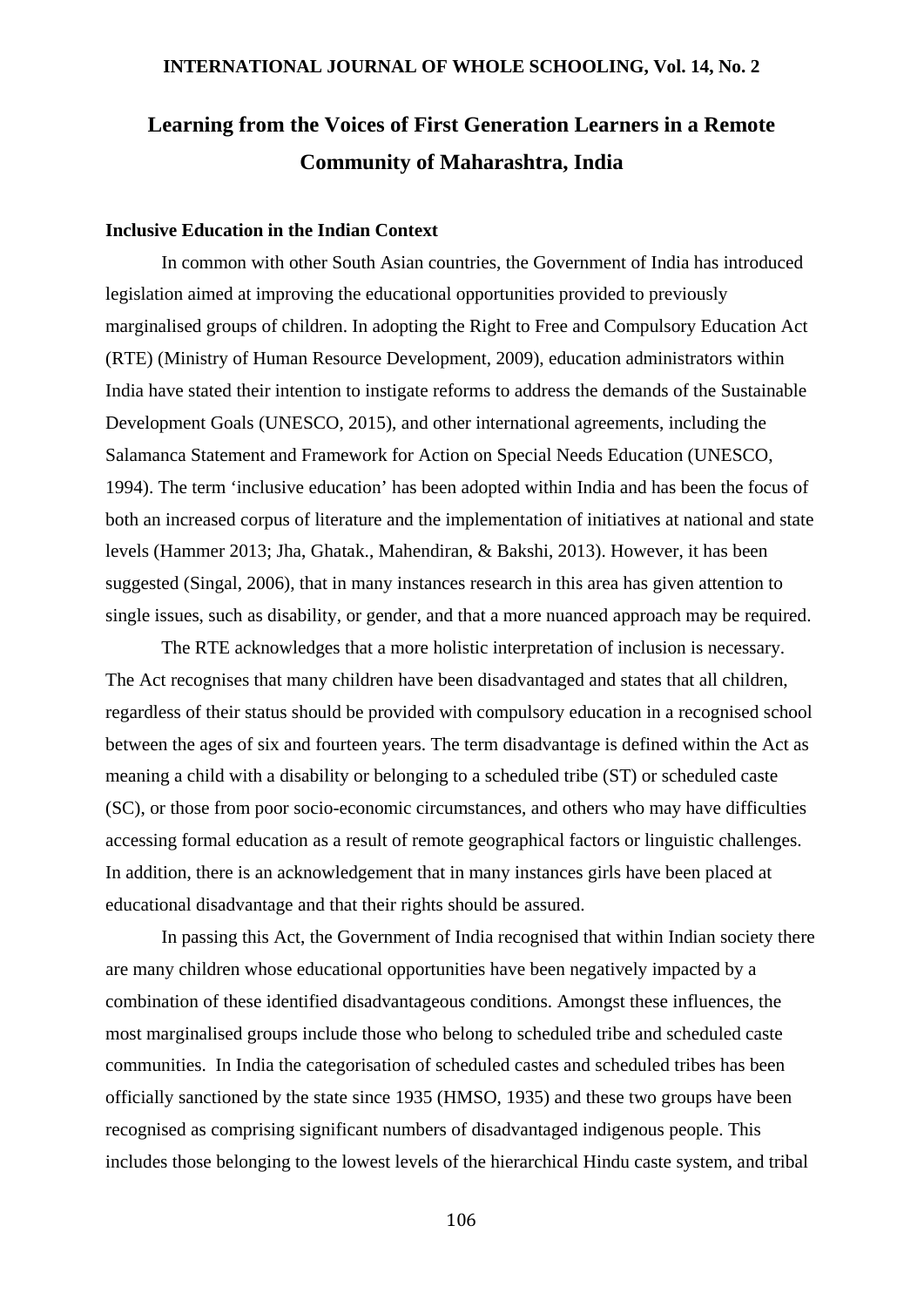peoples who are characterised by lifestyles, language and cultural practices considered to be a challenge to the major conventional religious mores of India, and who live mostly in remote areas of the country (Panduranga & Honnurswamy, 2014). Several researchers who have been involved in monitoring the implementation of this legislation have considered how issues such as caste, poverty and gender interact as causal factors in educational disadvantage (Singh Kainth, 2014; Soni & Rahmann, 2013).

India has made significant progress towards achieving universal primary education and school enrolment figures have increased significantly over the past twenty years. However, figures provided by the UNESCO Institute for Statistics and UNICEF (2005) indicate that despite a net enrolment rate of 98%, India still has the second-highest number of children out of school among countries from which data is available. Between 2000 and 2011 the number of children out of school decreased by almost 16 million, but this still leaves approximately 1.4 million Indian children who are known not to be receiving formal education (UNESCO Institute for Statistics, 2015). This population of out of school children continues to be characterised by low caste or tribal status, poverty and geographical disadvantage (Borooah, Sabharwal, Diwakar, Mishra, & Naik, 2015; Sedwal 2015). There are however other factors which may have a significant influence upon school enrolment.

The largest group of children who have dropped out of school are those described as first-generation learners (Dreze & Sen, 2003). This population may be defined as those who come from households with no tradition of attending school or formal education. Many such children live in an environment that is not conducive to study and in situations where knowledge about how to access and negotiate schooling is limited (Madhumita Bandyopadhyay, 2008; Reddy, 2004). Poor facilities for study at home, illiterate parents and the requirement to engage in work essential to the economic well-being of a family are factors that create challenges for first generation learners in many Indian communities. The difficulties of providing education for this population are therefore evident, and the need to investigate those approaches being adopted to improve the lives of children and their families in these circumstances is important if the aspirations of the RTE are to be met.

## **Listening to the voices of children**

The advantages to be gained from listening to the voices of children when conducting research have been well documented (Lewis & Lindsay, 1999; Rose & Shevlin, 2004). Much of the justification for adopting this approach has been couched in the language of human rights (Castelle, 1990; Lundy & McEvoy, 2011), with a proposal that children should be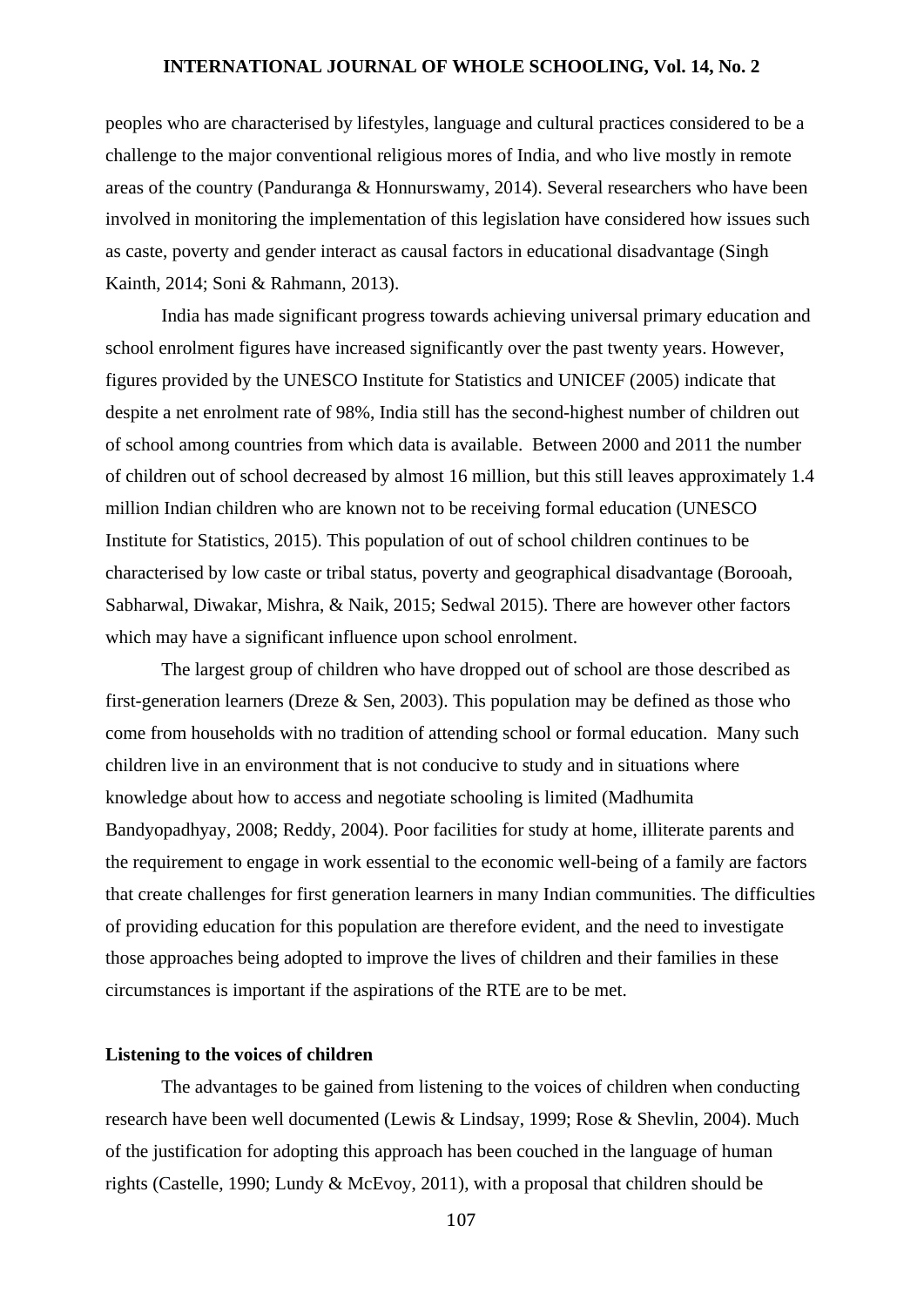collaborators in research rather than simply the subjects of investigation. It has been suggested that participation of children in all aspects of the research process can be a means of ensuring that they gain agency and feel valued and respected (Alderson, 2001; Murray, 2011). Recently however, there has been an increased focus upon the recognition of children as having a unique perspective upon their lives and experiences, which can be more effectively communicated through their involvement in the research process than through the interpretation of a third party (Cook-Sather, 2006; Lewis & Porter, 2007). Some researchers have suggested that investigations that enable children to express opinions of their experiences in critical situations may be an empowering process in which those whose views are sought become collaborators in research (Bradbury Jones & Taylor, 2015; Grover, 2004). Planning investigations that enable children to become part of the research team, whilst seemingly challenging, may be regarded as part of a process of research democratisation (Doveston & Kenaghan, 2006).

Ruddock and Fielding (2006) propose that whilst listening to the voices of children has become a more common feature of education, doing this effectively is not an easy option. They believe that in order to be honest and effective in taking the views of children seriously, we must shift from a traditional perception of the professional and student relationship in which the child invariably plays a subordinate role, to one where the child recognises that their views will not only be taken seriously, but may enable individuals in positions of power to better understand their situation and needs. This demands that adults, including those wishing to fairly represent the views of children in research, are clear about the parameters of their work and honest in conveying the purpose and limitations of the potential for impact that accessing the voices of individuals may have on effecting change. A simplistic approach that perceives the collation of pupils' opinions and ideas as part of a democratic research process, without considering the means through which authenticity and trustworthiness can be verified, is at best naïve and in some instances may lead to a misinterpretation of data gathered during fieldwork. If children's voices are to be represented in research, this must be through a process that is transparent and which ensures fair representation and substantiation. Komulainen (2007) and Spyrou (2011), are critical of claims that use of children's voices in research ensures autonomy, rationality and intention when insufficient attention is given to the context in which their opinions are sought, and provision made to ensure verification of meaning and authenticity. These reservations are valid and it is essential that researchers embarking upon investigations that draw upon data from children, clarify the processes to be adopted to justify their approach.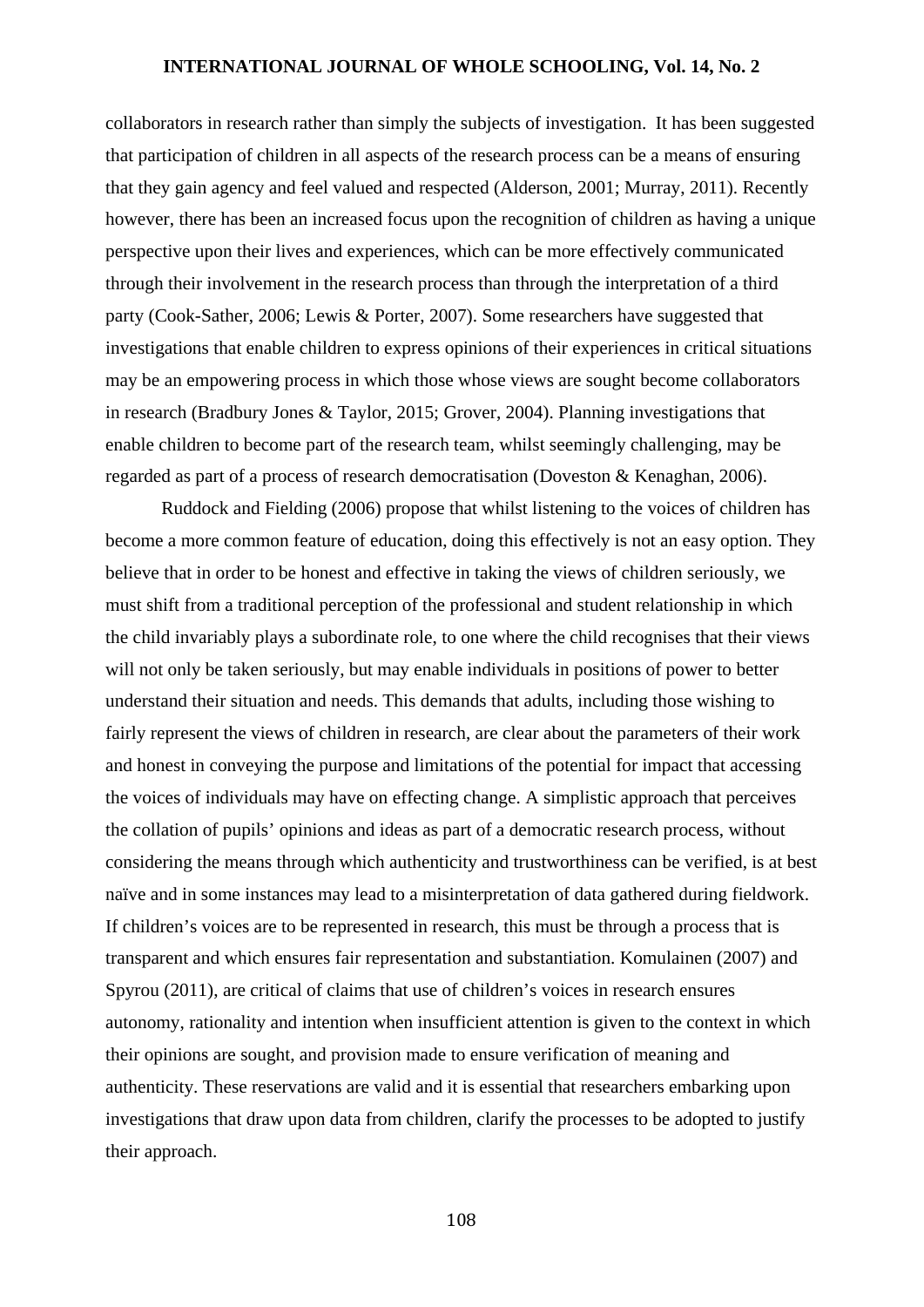Whilst the corpus of literature discussing access to children's voices in research has increased significantly in research reported from western countries in recent years (Dunn, 2015; Tangen, 2008), less attention has been given to this approach within Asian contexts. Waterson and Behera (2011) believe that given the rich diversity of cultural experiences of children in Asian countries, we should attend to what they may be able to tell us about their lives. However, Balagopalan (2011) suggests that in much of the research conducted in schools in poorer communities, children are expected to assume a passive role signalling a denial of their agency. Whilst advocating the provision of greater opportunities for children in India and elsewhere in Asia to contribute their experiences, Balagopalan recognises that there are many cultural challenges related to the ways in which childhood is perceived that require additional consideration if the voices of children from marginalised groups are to be fairly interpreted and represented in research.

#### **The Research Site**

Research was conducted with a purposive sample of children in an NGO run school for rural children in a town a hundred kilometres away from Pune in the state of Maharashtra. The pupils who attend this school live in villages around the town and belong to scheduled caste and scheduled tribe communities. Their family income is less than Rs.5000 (£50) a month, which is an indicator that they live at the designated below the poverty level set by the Indian Government (World Bank 2017).

The NGO managing the school has a philosophy of providing education to underprivileged children and has schools in several parts of India and elsewhere. It has adopted a holistic approach to supporting children, which in addition to providing education ensures the social welfare of children through the provision of meals and health care. The school is financed by a corporate house, which has business interests and has undertaken intensive construction in the area. The land for this construction was acquired from some of the families of the children attending the school. Many other families who did not own land have lost their traditional way of livelihood, which revolved around fishing and food gathering from the local forest. This situation has created some negative publicity for the corporation and to mitigate this, they have established a school for the children in the community. Although, the surrounding villages have many more school going children, they provide funding for only 100. Other children attend the Zilla Parishad School (Government funded school).

At the time of the fieldwork there were approximately 100 pupils enrolled at the school. These pupils were taught by eight well-qualified teachers and additional specialists who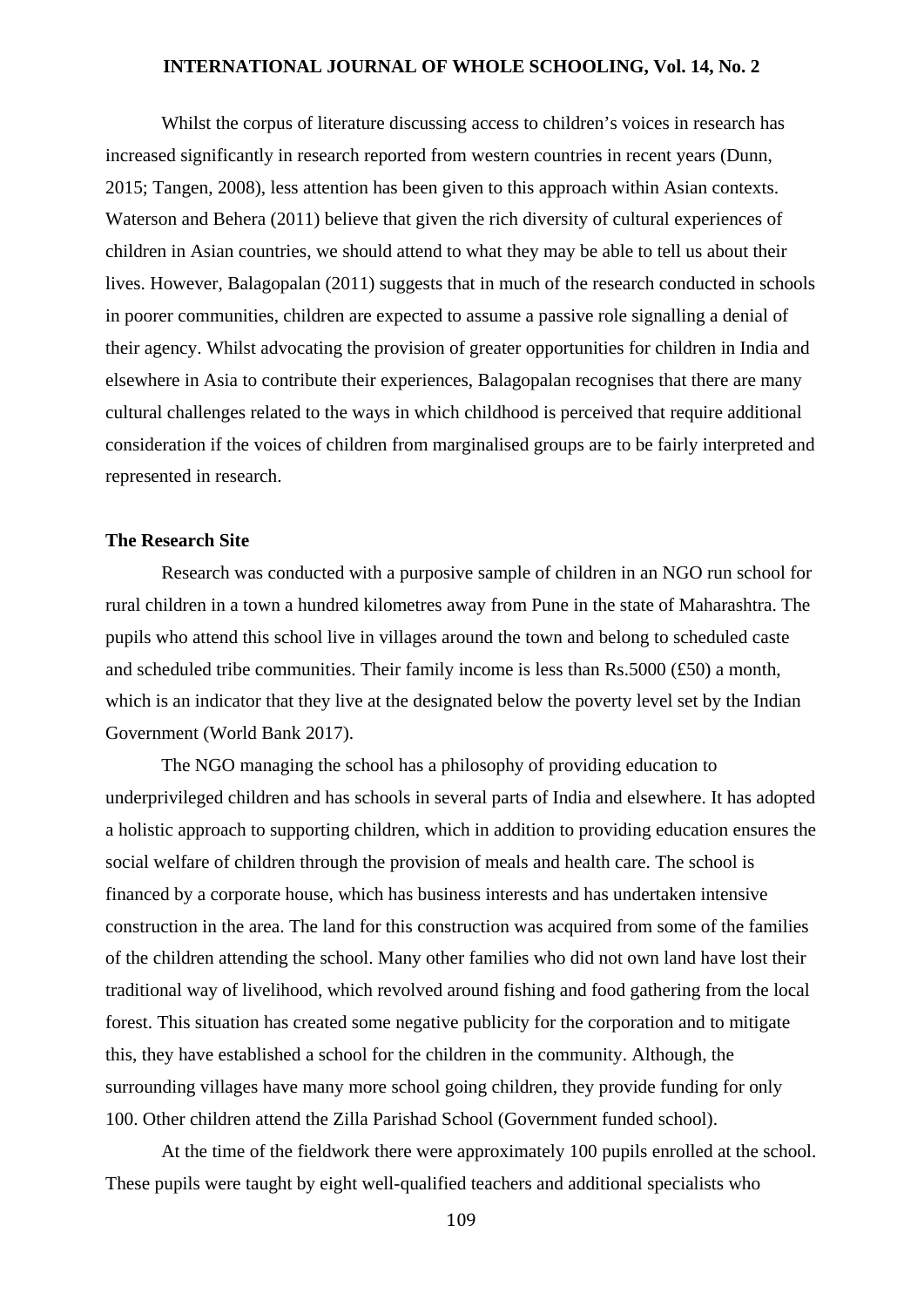provide lessons in music, physical education and art and support pupils with learning difficulties. Additional classroom support was provided by local community members, trained at the school. The school is well equipped with facilities including computer labs, playgrounds, art studio, music room and a medical room. They follow the Maharashtra State Board examination syllabus and prescribed curriculum. The majority of children from the district attend the local Zilla Parishad School, which has fewer teachers, is poorly resourced and only accommodates primary school children. To access secondary school, children have to travel a significant distance or live in boarding schools. This makes it difficult for them to continue beyond the primary years.

#### **Methodology**

The rational while planning the research strategy for this study was to adopt methods that would enable children to reflect on their real-life situation as first-generation learners. A flexible qualitative case study design was adopted to observe and study children in their school and home environment. Hammersley (1990) suggests that this approach is advantageous to educational researchers, as it "is not far removed from the sort of approach that we use in everyday life to make sense of our surroundings" (p. 4). It is however, the formalising of research through adopting methods of observation and the gathering of qualitative data that ensures that this approach gains insights seen as trustworthy and generalisable. By spending intense periods of time in the field in order to both understand the research context and collect data, opportunities were provided to gain an appreciation of the lives of children and their families from inside their community. The data that informs this paper is part of a larger set including that provided by parents, teachers and children through interviews and observations. For the purpose of this paper only data collected from children is used in order to consider the ways in which children's voices may inform our understanding of their experiences.

## **Collecting Contextual Evidence from the Research Site**

Understanding the social and cultural conditions of a community is important when analysing data, as drawing on contextual information and evidence assists in developing an appreciation of influences upon the data. Documents from the study school regarding their policy on inclusion, individual education plans or extra help/tuition records, teaching and learning policies, attendance register and health records were collected. Photographs from around the school campus were also collated. In addition, the local government office (Panchayat) was visited to collect information about the socio-economic status of the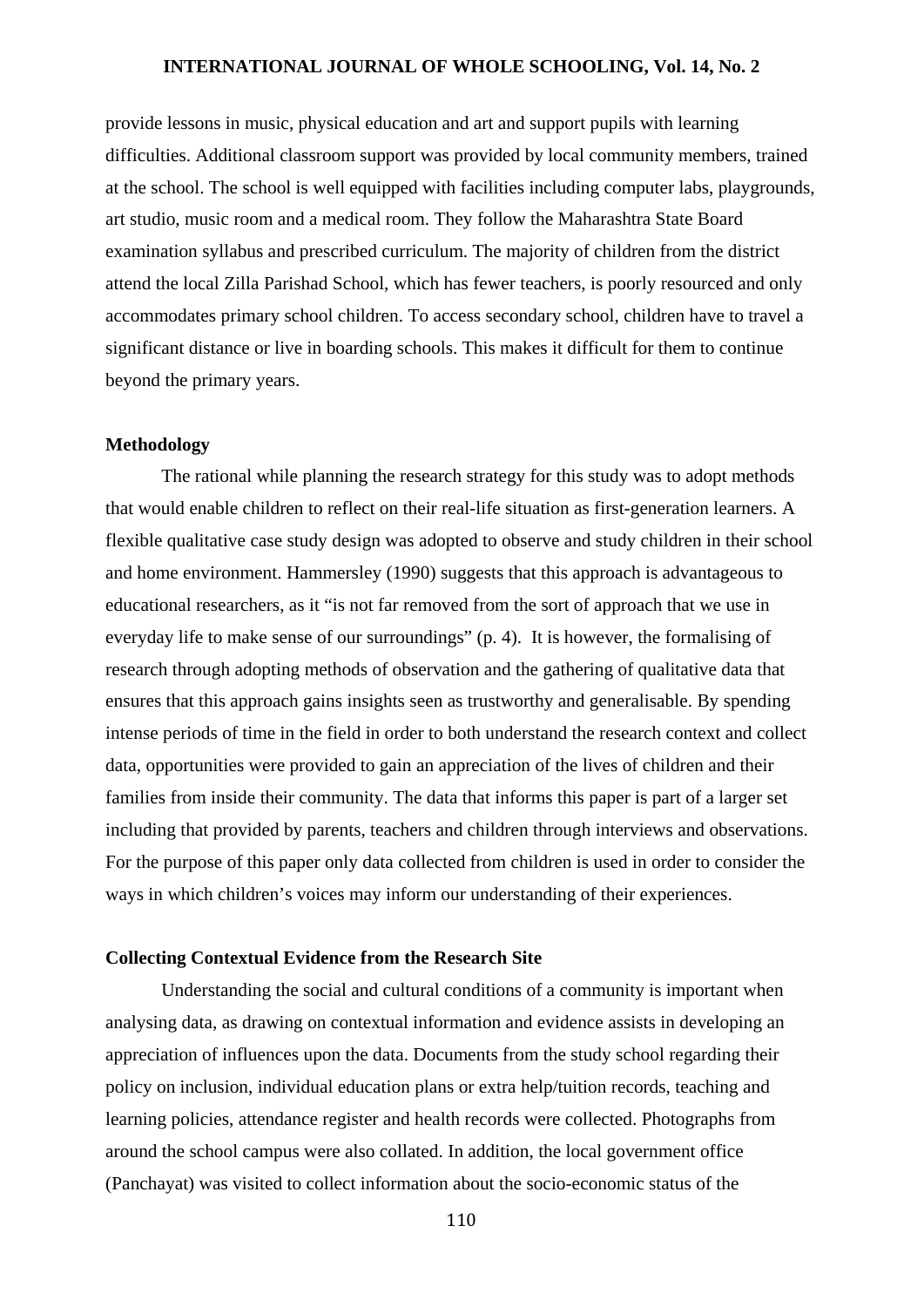community, the availability of government aid for education and health provision, and to ensure that an accurate picture of the community was presented.

However, one needs to be careful while using such contextual information to explain features of the research, because cause and effect are not always straightforward. It was important to consider when drawing upon contextual information that it should be used appropriately, ensuring that it was relevant to the issue being studied and contributed to the development of the research. This consideration was addressed when interviewing children by enabling them to confirm or refute the interpretation of contextual information gathered through the research process.

### **Participant Profiles**

For each of the child participants a profile was developed, which included details of their background drawn from staff, parent and child interviews. These profiles provided information about their experiences, family situation, personality characteristics and current educational status, and enabled the researchers to gain important insights into the lives of each child (see Table 1).

| <b>Student</b> | Gender | Age | <b>Scheduled Tribe</b><br>or Scheduled | Siblings $N=$  |
|----------------|--------|-----|----------------------------------------|----------------|
|                |        |     | caste                                  |                |
| Student A      | Female | 11  | <b>SC</b>                              | 6              |
| Student B      | Male   |     | <b>ST</b>                              | $\mathbf{1}$   |
| Student C      | Female | 10  | <b>ST</b>                              | 3              |
| Student D      | Female | 12  | <b>ST</b>                              | 3              |
| Student E      | Male   | 11  | <b>SC</b>                              | $\overline{2}$ |
| Student F      | Female | 11  | <b>SC</b>                              | $\mathbf{1}$   |
| Student G      | Male   | 10  | <b>SC</b>                              | 3              |
| Student H      | Male   | 12  | <b>ST</b>                              | $\overline{2}$ |
| Student I      | Male   | 10  | <b>ST</b>                              | $\mathbf{1}$   |
| Student J      | Female | 12  | <b>SC</b>                              | 4              |

# Table 1

# *Child Profiles*

Mean age  $=10.9$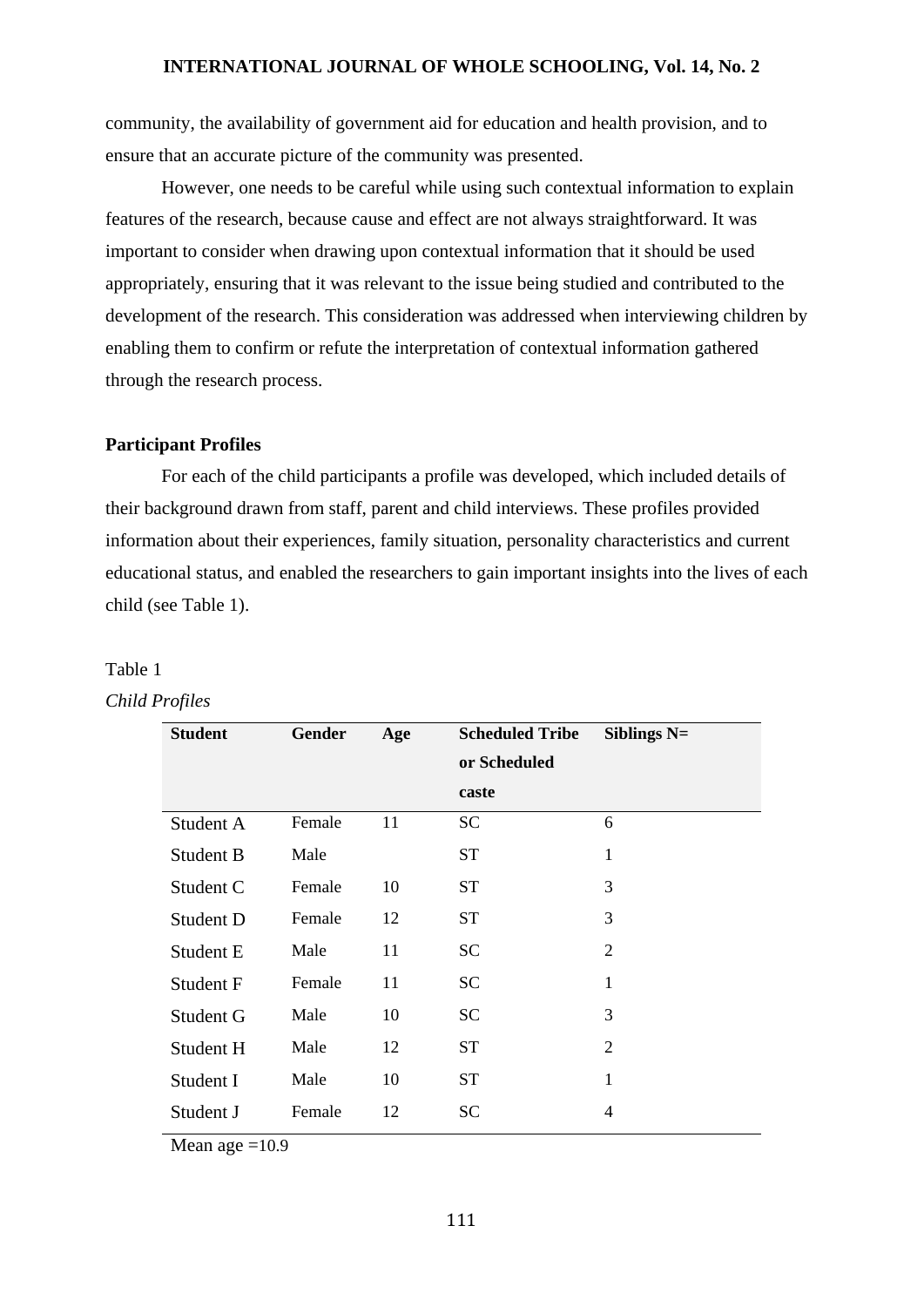Ragin and Amoroso (2010) propose that due to the complexity of some topics, the work required to adequately study a single case increases exponentially. When considering how many participants can be included in a qualitative study, this factor needs to be taken into account. They observe that comparative case studies should include no more than 12-15 cases. For this study 10 children from classes 5 and 6 of the school (ages 10 to 12 years) were interviewed. These children had previously attended a Zilla Parishad School prior to transfer to the NGO school and were selected because they had attended this latter institution for sufficient time to allow for reflection on their experiences in contrasting school provisions.

The interview questions were open ended and deliberately broad in order to enable the pupils to respond in any way they wished. They were piloted and revised to maintain a focus on the community studied (see Appendix 1) (Huberman & Miles, 2002). As the concern in this study was to understand children's perspectives, questions were developed to address issues from general to specific to follow a progression of participant's experiences. This open-ended approach to interviewing was successful in enabling pupils to take some control of the interview by responding with as much detail as they wished.

In order to facilitate discussions about the challenges and opportunities the school provides, a fictitious situation, though one often experienced by first generation learners, was described and pupils asked to analyse or interpret this and where appropriate discuss the scenario in relation to their own experiences (see Appendix 2). The interviews were conducted over a two-day period in Marathi or Hindi as determined by the individual pupils. In addition to the interviews informal interactions with pupils, recorded through observation field notes, assisted with interpretation of the experiences of those in the sample.

#### **Group Work Observations**

Following principles developed by Delamont (2002), every child was observed in three contexts:

- 1. Where pupils were free to choose both their activities and their companions (e.g. Playground)
- 2. Where large groups of pupils were relatively free to mingle within broad categories (e.g. assembly, lunch settings,)
- 3. Where small groups of children were in close proximity (notably in classroom, art and music lessons)

In addition pupils were observed after school every evening and in their homes to collect additional data and formulate an understanding of their life outside of school. Observations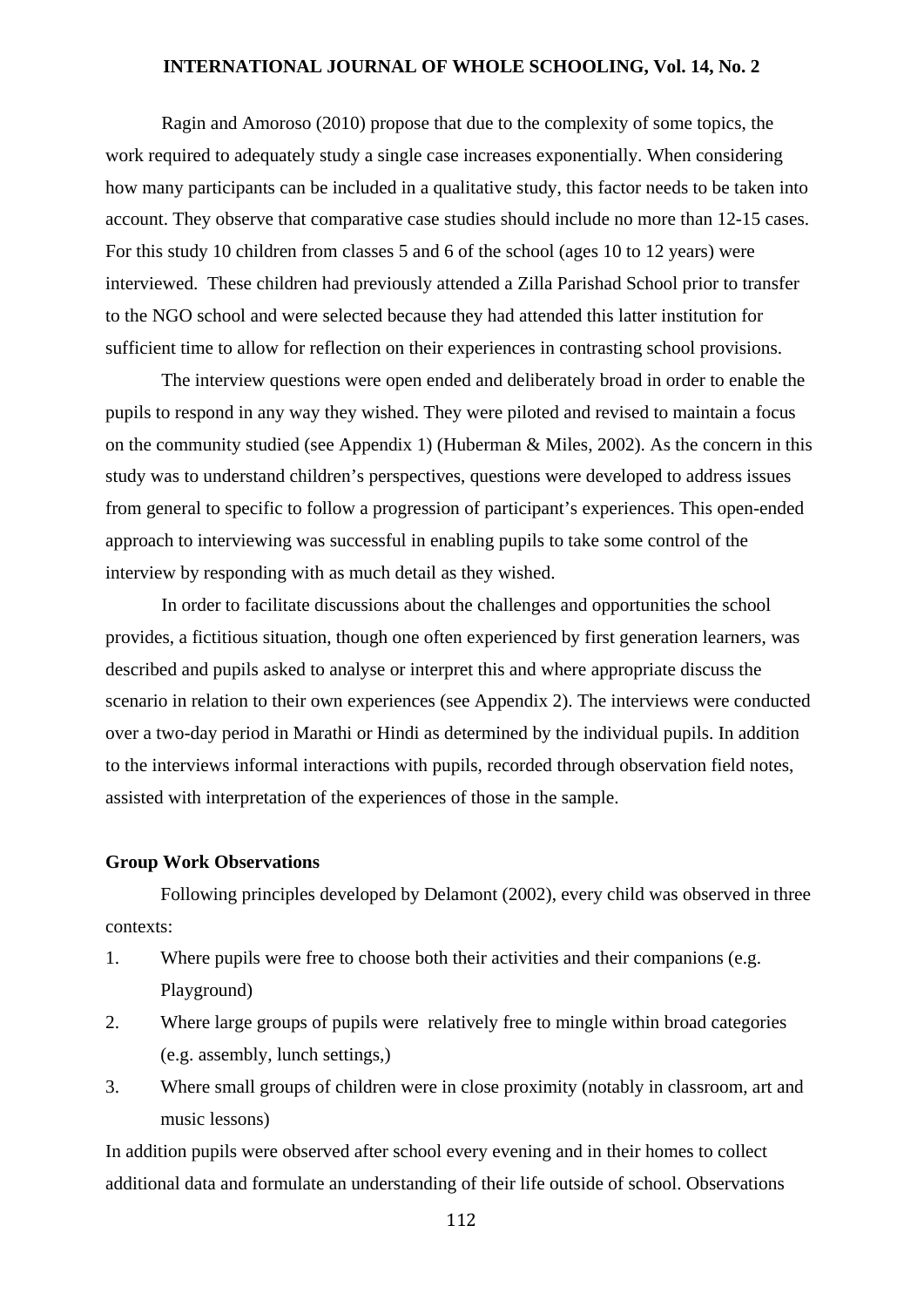were conducted as unobtrusively as possible and field notes maintained noting verbatim speech that assisted analysis and interpretation of the data.

During the fieldwork a number of safeguards were established to ensure fair interpretation of the data obtained from children. A process of multi-methods triangulation (Patton, 2001) was applied whereby it was possible through observation and interviews with other sources to verify information provided by children. Similarly, analyst triangulation which encouraged verification of interpretation by more than one researcher ensured that only data for which consensus was achieved was used in reporting findings. We contend that this approach to establishing the trustworthiness of data is not only important in terms of justifying the interpretation of findings, but also as a means of ensuring respect for the voices of children who are prepared to share their experiences.

#### **Emerging Themes**

A number of key themes emerged from the data. In particular four recurring issues can be seen to have had particular significance for the children in the study, these being:

- Previous experience of schooling
- Feelings about their current NGO School
- Aspirations
- Support and obstacles to learning

#### *Previous experience of schooling:*

The data suggests that student's experiences at the Government funded Zilla Parishad School were characterised by low expectation and a lack of ambition for what they might achieve. Pupils described situations in which at this School teachers sometimes failed to attend, had not prepared lessons, did not give feedback or mark pupils' books, and where they believed that little worthwhile learning occurred. There was little teacher accountability, resulting in pupils sometimes doing menial tasks or running errands for teachers.

## For example, one child said:

*On most days, I had to sweep and clean the classroom or on some occasions go to the shop in the next village to get things for the teacher.* Whilst another stated that: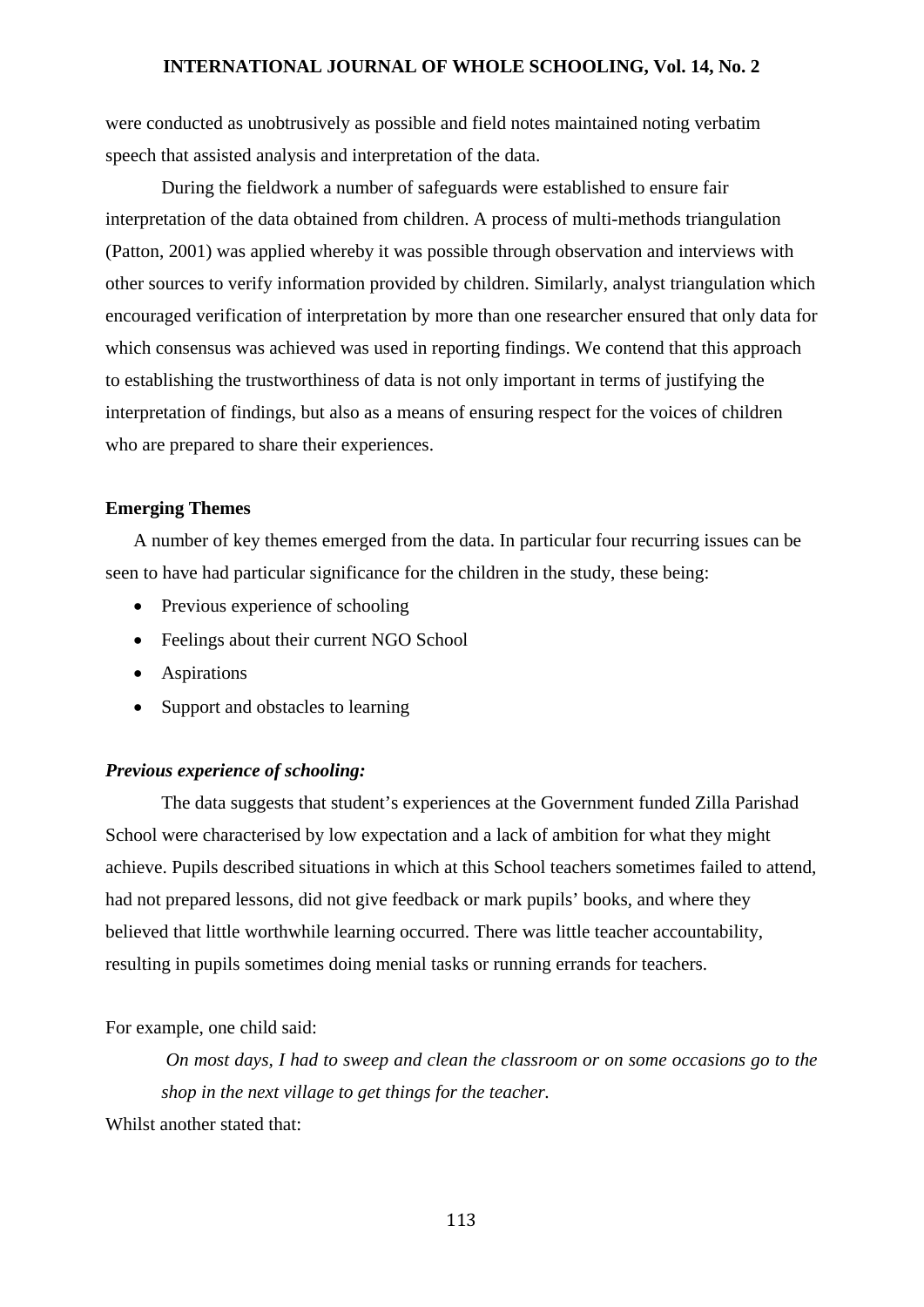*In my old school our teacher would get angry if we did not attend school regularly, but there were so many days when he stayed absent, sometimes even 2-3 days a week. We used to play all day long with friends.* 

In a study of over 3,000 public primary schools across 19 Indian states Kremer, Muralidharan, Chaudhury, Rogers, and Hammer (2005), reported that over 25% of teachers were likely to be absent from school on any working day, a situation that has not greatly changed in the intervening years (Muralidharan, Das, Holla & Nohpal, 2017). The statements made by the children in this study indicated that although teachers were frequently absent, pupils were expected to attend. Lack of accountability in government schools leading to teacher absenteeism and negligence are amongst the main reasons cited by pupils for the deterioration in the quality of education received by children from the village.

The reasons two children gave for being out of the Government School for more than a year, before the community liaison officer from the NGO School persuaded their parents to send them back were expressed as follows:

*At the Zilla Parishad School my teacher used to get upset if I stayed absent from school, but he did not come to school every day he would get upset. We ended up playing with friends in school two or three times a week.*

*I left the Zilla Parishad School because I could not understand the lessons teacher taught us. I used to make mistakes and when I did something wrong the teacher used to get angry and hit us.*

Almost all children spoke about the use of corporal punishment in the Government School. Corporal punishment is outlawed in Indian schools, though studies suggest that parents and indeed children are often ambivalent about its use (Morrow & Singh, 2014). The impression given was that being treated in an abusive way at their previous school had an alienating effect and they gradually lost interest in studies and dropped out. Drop-out rates from primary schools in India remain high, particularly amongst first generation learners many of whom live in circumstances that do not provide effective support or infrastructure to enable them to study. However, as Govinda and Bandyopadhyay (2008) state; "it is the responsibility of the school system to make the experience pleasant and interesting to the children, so what is required is to reform the contents and processes and make them more relevant to the lives of the children and linked to the environments in which they live" (pp. 38-39). Staff in the NGO school recognised this and had taken action to ensure a learning environment that was both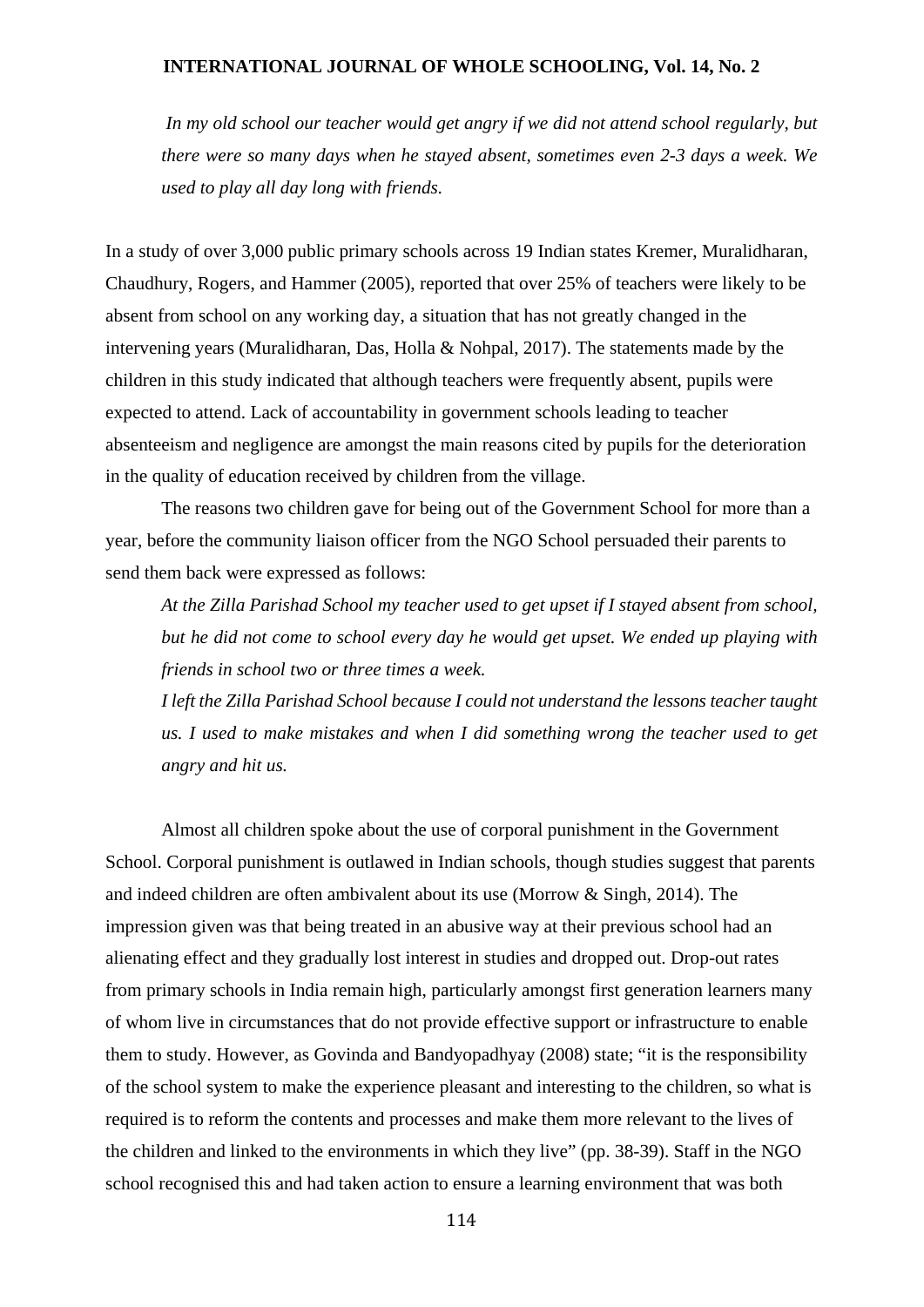welcoming and supportive.

#### *Children's beliefs about the Focus NGO School:*

Most of the children's comments about the NGO School centred on teaching and learning. They spoke about how this school offered better facilities, an interesting choice of subjects, regular teacher attendance and teachers with more relevant experience and qualifications. An important issue was creation of an ethos that differed greatly from that previously experienced. Children felt safe in school because teachers were willing to accept their limitations and work within the confines of what they were capable of delivering. As one boy said:

*At this school teachers don't get upset if we don't do work at home. All they want is for us to come to school.* 

This comment did not indicate a lack of interest on the part of the teacher, but rather recognition of the difficulties of working in the home environment. Another factor in motivating children to attend school, was the provision of free meals. Although teaching and learning are key factors in determining academic outcomes and were valued and discussed by the children, free meals were important because for some they provided the only source of nourishment which they could guarantee on a regular basis. We get an insight into this from the comments of children:

*When we go to school in the morning we are very hungry because most nights we don't have dinner. We really look forward to our breakfast and lunch, they give us as much as we ask for and the food in school is tasty.*

*I can't wait to come back to school after holidays because I love the food they give us.*

Mander (2015) in a study of tribal communities in India emphasised that children in this population are more likely to be hungry than those in other groups. There is, he suggests, a direct correlation between poor school attendance and inadequate nutrition. When children who are hungry attend they often lack energy and are less likely to perform well. They are also more prone to illness which impacts negatively upon school attendance. The Government of India (1995) instigated a National Programme of Nutritional Support to Primary Education (NP-NSPE) in 1995 and research suggests (Drèze & Kingdon, 2001; Jayaraman & Simroth, 2011) that the provision of meals has encouraged increased enrolment and attendance, a finding that equates to that from evidence gathered during the study reported in this paper. Whilst the free school meal scheme is available to all in India, including the Zilla Parishad School previously attended by children in this study, the NGO school had extended this to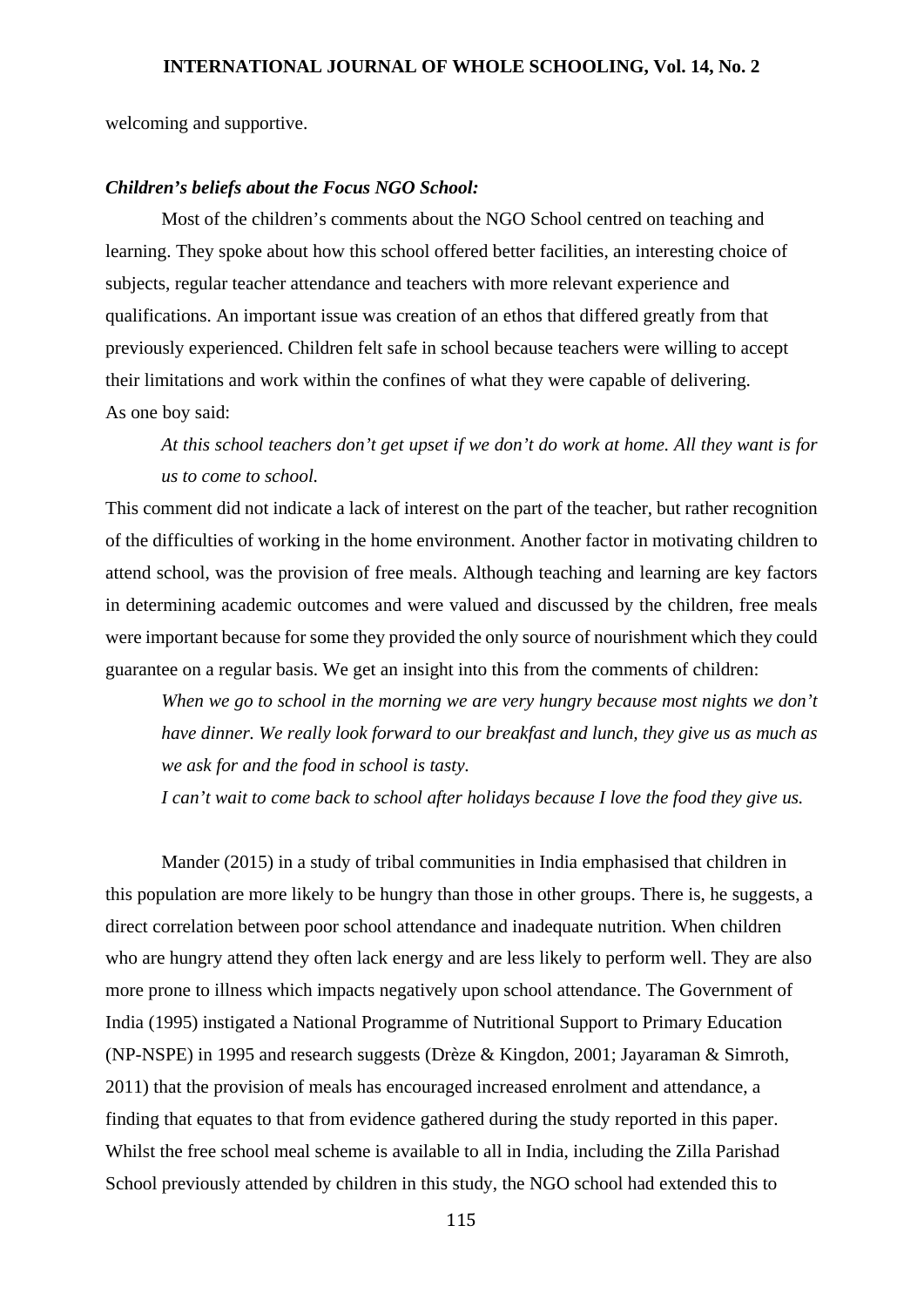provide meals for children on arrival in the morning, believing that this was likely to improve attendance, and academic performance.

The NGO School have a playground the importance of which is summed up by a child's comment:

*I like to play in school because after I get home I have to do work and, I never get to play.* Another child also recognised the importance of the social aspect of school:

*This is the only place where I can laugh.*

New experiences including field trips were important to children and they enjoyed the opportunity to extend their horizon beyond their immediate environment. From their comments, it was evident that if circumstances would allow, they would have liked their siblings who were not at the school to have similar opportunities. For example, one child suggested:

*My brother would love to sit on a bus and go to a new place with friends.*

## *Aspirations:*

The NGO school instilled in pupils a belief that they are capable of achieving anything they aspire to do or be, and will have support from teachers to reach their goals. At this school staff believe that each time a student finishes school, the family wins and the community gains too. All children interviewed had a goal and were zealous in their belief that education was the only way to realise this. One ten-year-old girl said:

*When I think that I might have to leave school, I get upset because I want to go to a university in the city and learn to be a teacher. That is why I want to come to school regularly.* 

A pupil who helps his father keep accounts for the family tea stall said,

*My dad is pleased that I am so good at doing numbers. That is why I can do accounts for him and no one can deceive him.*

During these interviews, it was apparent that parents value education. As one child said, *My siblings and I have to study hard or my father gets upset. He wants us to do better than him and be able to read and write. He knows how essential it is to be literate.*

The school talks to pupils about junior college and university. This strategy changes pupils' aspirations. For instance, when asked about future goals, a year five student said he wants to be an astronaut. The interviewer challenged this by saying:

*That's brilliant but have you thought of a plan 'B' if that doesn't work out.*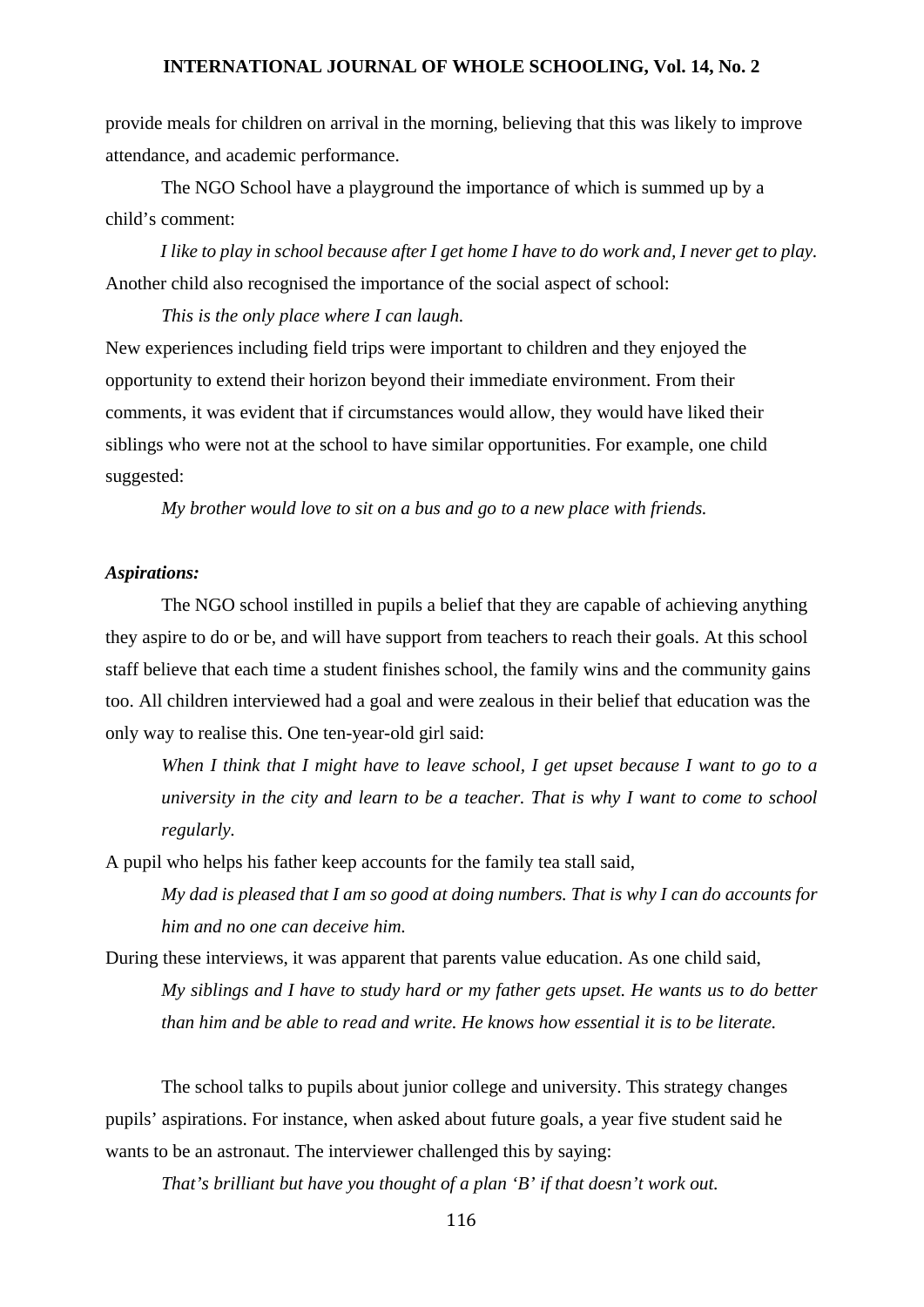His response was one of determination:

*No I have not because I know I am going to be an astronaut.* 

This level of self-belief coming from a child whose family may not even be aware of India's space programme, is a testimony to the school's success in raising aspirations and helping pupils build their confidence to believe they can achieve their ambitions, as long as they work hard and progress to higher education.

#### *Support and obstacles to learning:*

All children participating in this research came from homes where parents were illiterate. A lack of access to resources to assist them with their studies, and limited support networks to help them negotiate an education and social system that is beyond the experience of earlier generations, can impact negatively upon their opportunities to progress. Haque (2015) drawing upon evidence from the Indian National Sample Survey for 2007/8, identifies financial constraints, an inability to cope with studies, commitment to activities essential to family income and participation in household chores, amongst the main causes of children from impoverished rural communities failing in education. This assertion was in evidence from the data collected in this research.

Girls talked about looking after the family and responsibilities in the house, although some did work outside the home. For example, one said,

*I have three sisters and one small brother who is six years old. We girls in the family have to look after our brother and do all the work in the house.* 

The children interviewed take these roles seriously and such tasks are prioritised, as exemplified by a girl who said,

*My mother does not keep well after my father died. My uncles have told us that we must take care of her. So we always look after her when we are back from school. My elder sister looks after her during the day.*

Other children while recognising the negative influence of one parent, feel responsible for the other, and declare a need to share the burden with them. Comments made by one student reflect this:

*If you have a father who drinks a lot and is sick its hard to study. He does not work and nobody wants to give him work. My mother has to work in brick factory to earn money. Its very tough for her because he is violent. So I have to help her and do work to make sure she has less to worry about.*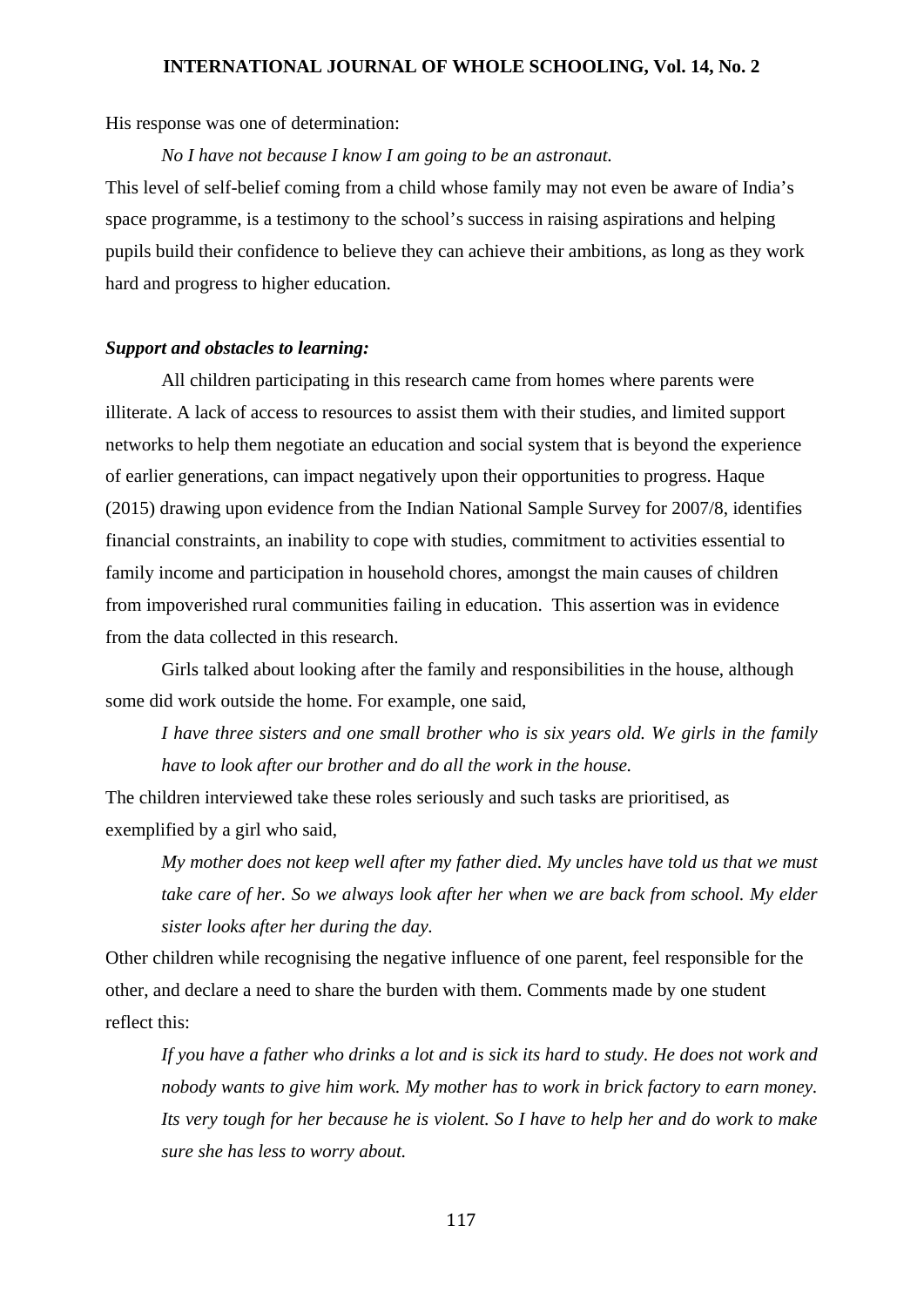Others indicated they do not have a choice about their role in household management. For example two pupils who said:

*Somebody has to look after my grandmother when she is unwell. When that happens I have to stay at home.*

*According to my mother it is crucial to keep my father happy, so when he is ill one of us has to be around if he needs anything and take care of him or he gets furious.*

It was clear from one girl's comments that girls are often withdrawn from the school to support their mothers in household duties.

*Because my sister failed she now stays at home to help my mother because my father said it's no use going to school if you can't pass.* (Her sister was 14 when she dropped out).

Observations conducted alongside interviews suggest that girls are more disadvantaged than boys and more likely to be engaged in household work when compared to their brothers. As evidenced by a ten-year-old student's comment:

*My grandmother says that helping our mother to carry out domestic chores is important because it prepares us for our future role as house wives and caregivers.*

When questioned about why her older brother had dropped out of secondary school, she said, *Which parent would not like to send his child to school? Everyone knows education gets you more respect and better jobs but my parents are very poor and they could not afford to send him. It costs a lot of money to stay at the boarding school and you have to buy stationary and uniforms.* 

With limited time and little understanding at home, it was apparent that the support provided through school had a positive impact on educational achievements. One child said:

*If there is someone who can help you study when you don't understand it makes it easier. At the Zilla Parishad School very often I would feel like shutting the book and not opening it again because it was so tough.*

The comparison between support provided at the study school and that from the previous school was stark.

*Very often I would feel like shutting the book and not opening it again because it was so tough' and 'There was no one to help my brother (secondary school student) at home and the teacher does not have time in school. So, I think he is going to fail and stay in the same class.*

Such comments show that children find it difficult to cope with the pressures of schoolwork. Some spoke about the obstacles to their desire to attend secondary school and circumstances,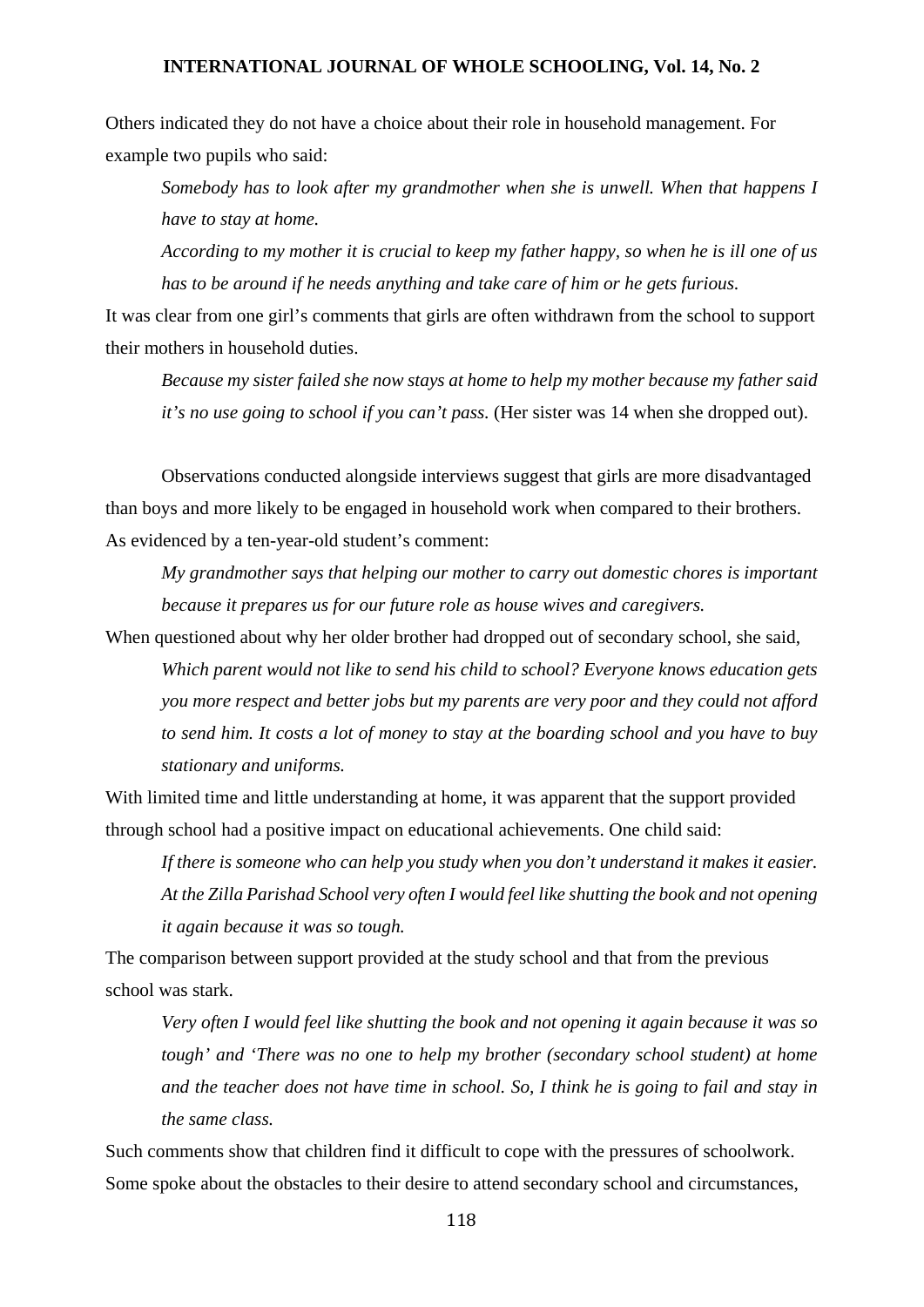which might prevent them from progressing to higher education.

*After this school if I want to go to junior college I have to go to Pune city. It takes two and a half hours by S.T bus (State transport) and the ticket is expensive. My parents cannot afford it. The only option I have is to go and stay with my aunt who lives there, but I don't know if she will agree to it'*

## **Verification of data**

This paper has drawn exclusively upon data obtained from interviews with children and observations of their school and home contexts. To ensure trustworthiness of the findings reported it was essential to verify what we had heard through a process of triangulation. Choices about the excerpts from transcripts used in this paper were made on the basis of being able to verify what we were told through both observation of the school and home contexts and additional interviews with parents and teachers. Einarsdóttir (2007) states that an aim of research with children should be to contribute positively to their wellbeing in both the short and the long term. She suggests that keeping this in mind research which seeks children's perspectives can yield valuable data and contribute to the work of those who wish to bring about change. However, in common with other researchers (Crivello, Camfield, & Woodhead, 2009; Spyrou, 2011) Einarsdóttir recognises that depending solely upon the views of children is unlikely to provide a wholly reliable picture of an educational or social situation. We concur with this conclusion and emphasise that when referring to children's voices to discuss any situation it is necessary to only make use only that data which can be effectively verified through other sources.

#### **Conclusion**

In 1995 The United Nations adopted as a definition of absolute poverty, "A condition characterised by severe deprivation of basic human needs, including food, safe drinking water, sanitation facilities, health, shelter, education and information. It depends not only on income but also on access to services" (p. 38). The children who contributed to this research live in circumstances that fall within this definition. For researchers who come to the field from a situation of comfort, security and relative wealth there are challenges in gaining insights into factors that impact upon educational opportunities and achievements.

We believe that children are uniquely positioned to provide insights into their experiences of school and those determinants within their lives that affect their potential for making progress. The honesty with which they express opinions and their abilities to reflect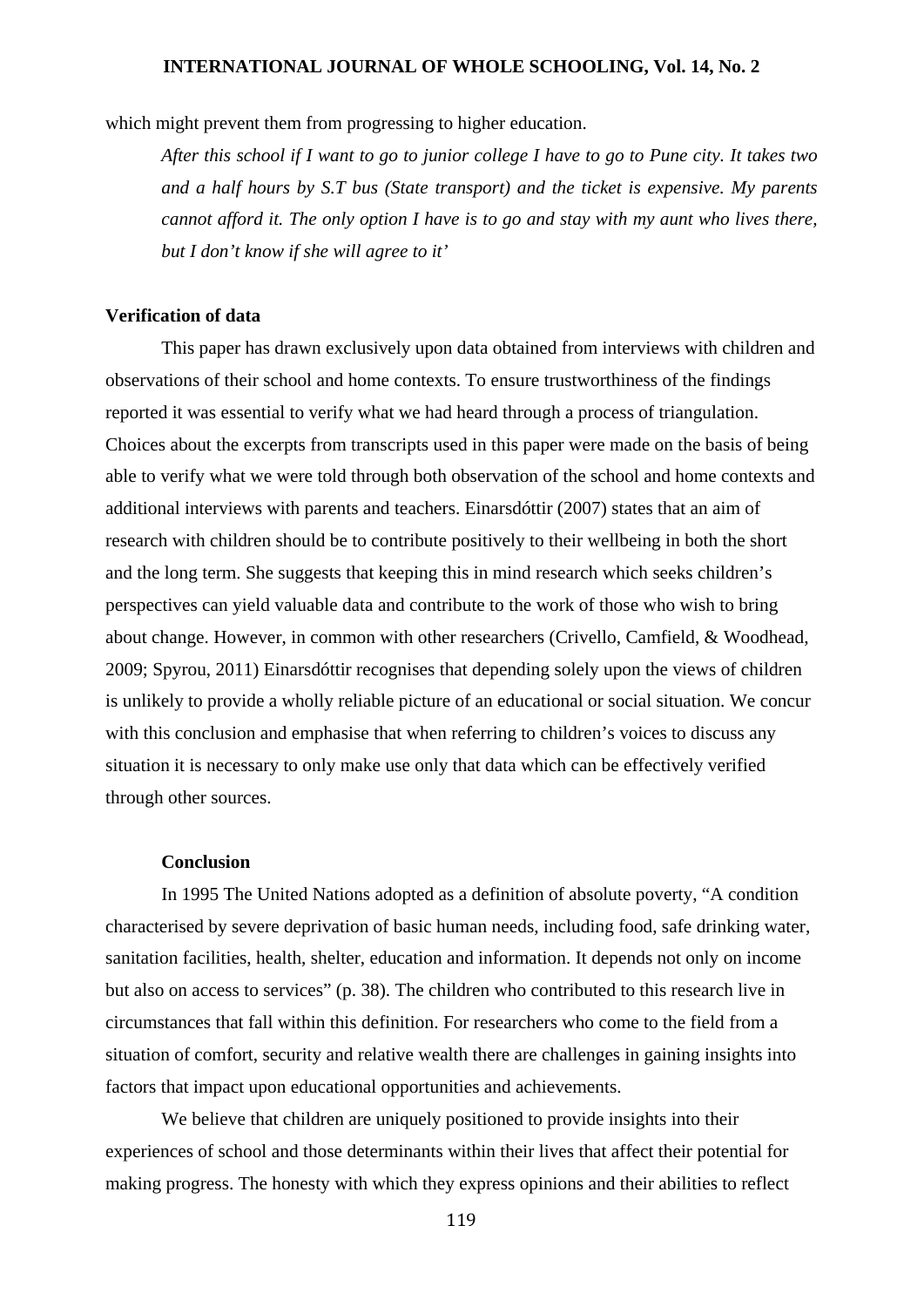upon experiences and events can make a significant contribution to understanding the educational systems provided. Researchers who are motivated to conduct investigations in the hope that their work may serve to improve the lives of marginalised learners through an understanding of the causes of exclusion, may gain useful critical insights through listening to the voices of children.

Through the involvement of children in this research it was possible to gain an understanding of the experiences that had shaped their views of schooling. The data collected suggests that the children who attend the NGO School recognise that they are in a position of educational privilege when compared to their peers who attend the Zilla Parishad School. As a result of their experiences their aspirations have been raised and they believe that they will achieve more than their peers who they see being left behind socially and academically. The data indicates that girls in this community may still be disadvantaged by a belief that they should have a distinct domestic role in their families and that an academic education is of less importance to them than it may be to boys. This is an area in need of further investigation as has been discussed by other researchers working within India (Haridarshan, 2015; Mukherjee, 2013).

Having had their aspirations raised it will be interesting to see whether their ambitions are realised and the degree to which systems put into place by the NGO school are sustainable. These children will carry the label of being from a scheduled tribe and scheduled caste into adulthood and may continue to face prejudices associated with these designations. It is important to recognise that the situation created by this school in Maharashtra is not the norm within the state, or indeed across India. However, by conducting a study of this unique situation we have gained insights into the advantages and challenges that accrue from an initiative of this nature, which can be used to further enhance the provision being made by the NGO school.

The investigation reported in this paper aimed to provide children with an opportunity to shape the views of the researchers about a unique provision being developed to improve educational opportunities. Whilst it would have been possible to gain insights and make observations about the provision made and the changes in the lives of children through other approaches, listening to their voices provided unique perspectives, which would not otherwise have been gained. As researchers we contend that the challenges of interpreting children's voices remains critical in the research works of this nature. The use of other data sources, including observations and document scrutiny and seeking the perspectives of other service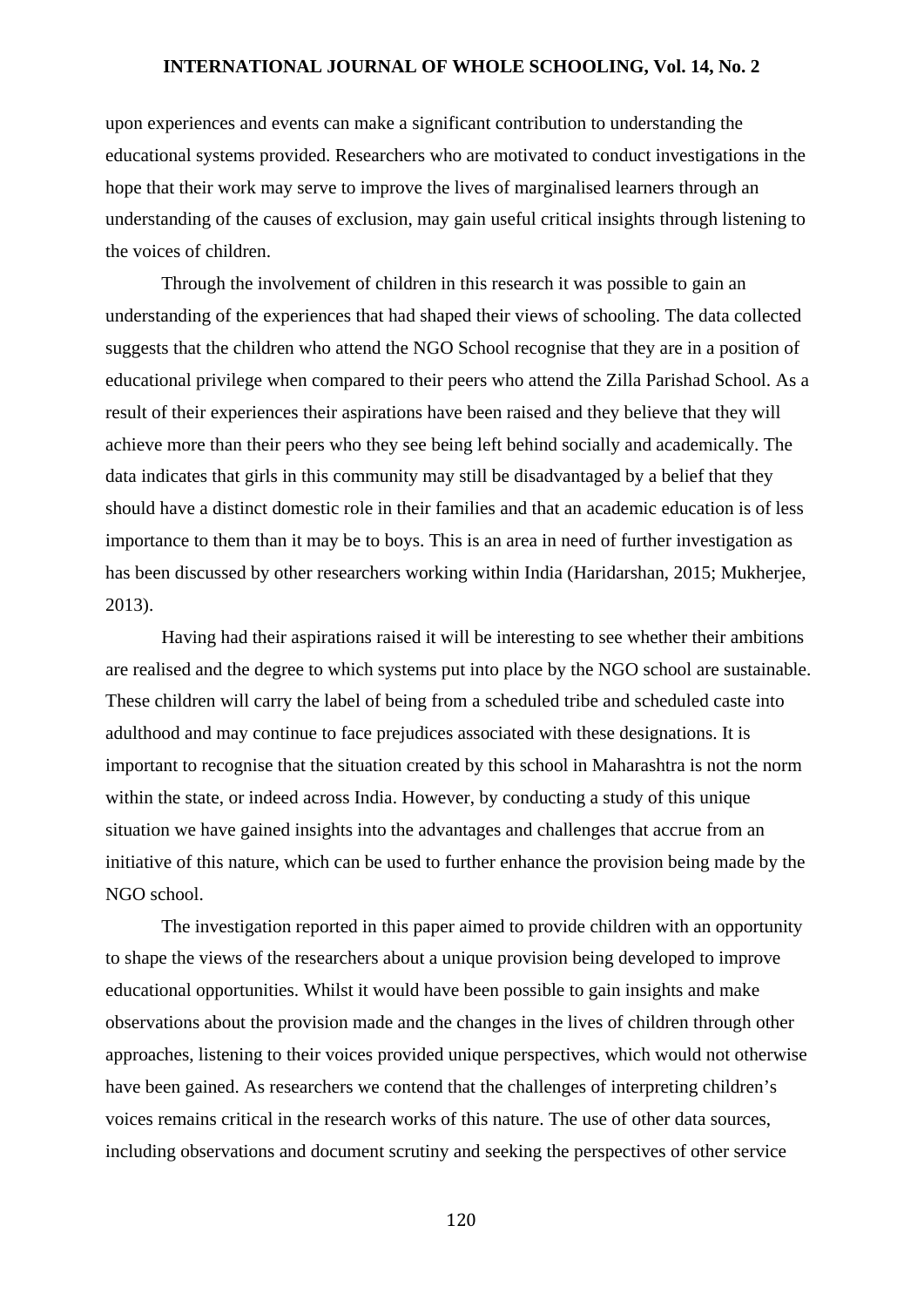users and providers is essential to verify data and to ensure that the voices of children as presented provides a fair account of their experiences.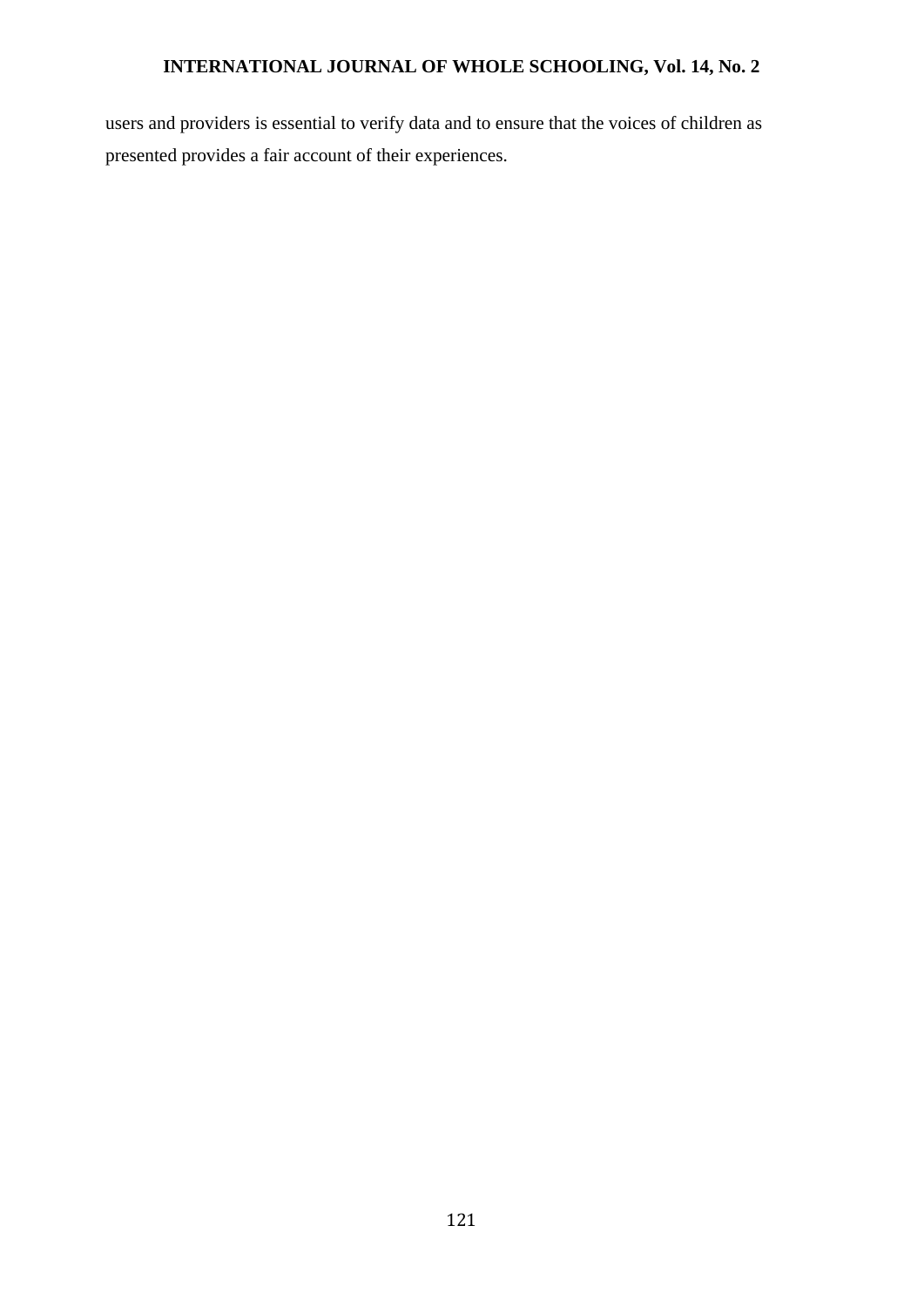#### **References**

- Alderson, P. (2001). Research by children: Rights and methods. *International Journal of Social Research Methodology: Theory and Practice, 4*(2), 139–153.
- Balagopalan, S. (2011). Introduction: Children's lives and the Indian context. *Childhood 18(*3), 291–297.
- Borooah, V. K., Sabharwal, N. S., Diwakar, D. G., Mishra, V. K., & Naik, A. K. (2015). *Caste, discrimination, and exclusion in modern India.* New Delhi: SAGE Publications India.
- Bradbury Jones, C., & Taylor, J. (2015). Engaging with children as co-researchers: Challenges, counter-challenges and solutions. *International Journal of Social Research Methodology, 18*(2), 161 – 173.
- Castelle, K. (1990). *In the child's best interest: A primer on the U.N. convention on the rights of the child.* East Greenwich, RI: Plan International.
- Cook-Sather, A. (2006). Sound, presence, and power: "Student voice" in educational research and reform. *Curriculum Inquiry, 36*(4), 359 – 390.
- Crivello, G., Camfield, L., & Woodhead, M. (2009). How can children tell us about their wellbeing? Exploring the potential of participatory research approaches within young lives. *Social Indicators Research, 90*(1), 51 – 72.
- Delamont, S. (2002). *Fieldwork in educational settings: Methods, pitfalls and perspectives.* London: Psychology Press.
- Doveston, M., & Keenaghan, M. (2006). Growing talent for inclusion: Using an appreciative inquiry approach into investigating classroom dynamics. *Journal of Research in Special Educational Needs, 6*(3), 153 – 165.
- Drèze, J., & Kingdon, G. G. (2001). School participation in rural India. *Review of Development Economics,* 5(1), 1 – 24.
- Dreze, J., & Sen, A. (2003). Basic education as a political issue. *Education Society and Development: National and International Perspectives.* New Delhi: APH Publishing
- Dunn, J. (2015). Insiders' perspectives: A children's rights approach to involving children in advising on adult-initiated research. *International Journal of Early Years Education, 23*(4), 394 – 408.
- Einarsdóttir, J. (2007). Research with children: Methodological and ethical challenges. *European Early Childhood Education Research Journal, 15*(2), 197 – 211.
- Government of India. (1995). *Nutrition support to education*. Report of the Committee on Mid-Day Meals. New Delhi: Government of India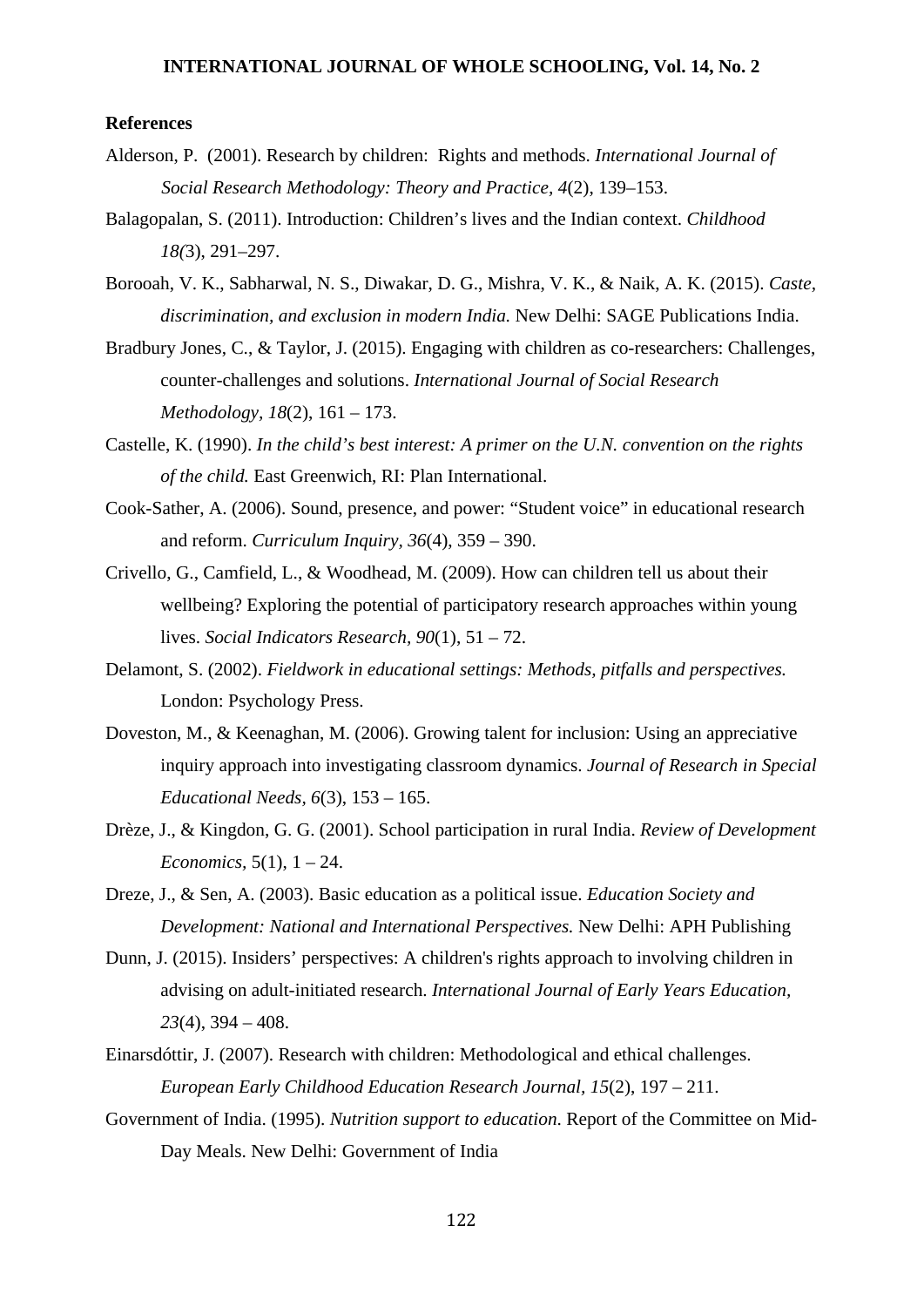- Govinda, R., & Bandyopadhyay, M. (2008). *Access to elementary education in India: Country analytical review.* New Delhi: National University of Educational Planning and Administration
- Grover, S. (2004). Why won't they listen to us? On giving power and voice to children participating in social research. *Childhood*, *11*(1), 81 – 93.
- Hammer, J. (2013). *Lessons in learning: An analysis of outcomes in India's implementation of the Right to Education Act.* Princeton N.J: Princeton University

Hammersley, M. (1990). *Reading ethnographic research: A critical guide* London: Longman

- Haridarshan, P. (2015). The impact of differing maternal expectations on the academic achievements of primary school children in Urban Bangalore, South: A comparison between boys and girls. *Support for Learning, 30*(3), 192 – 203.
- Haque, T. (2015). Regional and social disparities in education in India. In M, Mohanty., V.C. Khanna, & B, Dhar (Eds.), *Building a just world: Essays in honour of Muchkund Dubey.* Hyderabad: Orient Black Swan
- HMSO (His Majesty's Stationery Office). (1935). *The Government of India Act*. London: HMSO.
- Huberman, M., & Miles, M.B. (2002). *The qualitative researcher's companion*. London: Sage.
- Jayaraman, R., & Simroth, D. (2011). *The impact of school lunches on primary school enrolment: Evidence from India's midday meal scheme ESMT working paper.* Berlin: European School of Management and Technology.
- Jha, J., Ghatak, N., Mahendiran, S., & Bakshi, S. (2013). *Implementing the right to education act 2009: The real challenges.* Bangalore: Centre for Budget and Policy Studies.
- Komulainen, S. (2007). The ambiguity of the child's 'voice' in social research. *Childhood, 14*(1), 11–28.
- Kremer, M., Muralidharan, K., Chaudhury, N., Rogers, F., & Hammer, J. (2005). Teacher absence in India: A snapshot. *Journal of the European Economic Association, 3*(2/3), 658-667.
- Lewis, A., & Lindsay, G. (1999). *Researching children's perspectives.* London: McGraw- Hill.
- Lewis, A., & Porter, J. (2007). Research and pupil voice. In L. Florian (Ed.), *The Sage handbook of special education.* London: Sage.
- Lundy, L., & McEvoy, L. (2011). Children's rights and research processes: Assisting children to (in)formed views. *Childhood, 19*(1), 129 – 144.
- Madhumita Bandyopadhyay, R.G. (2008). *Access to elementary education in India:*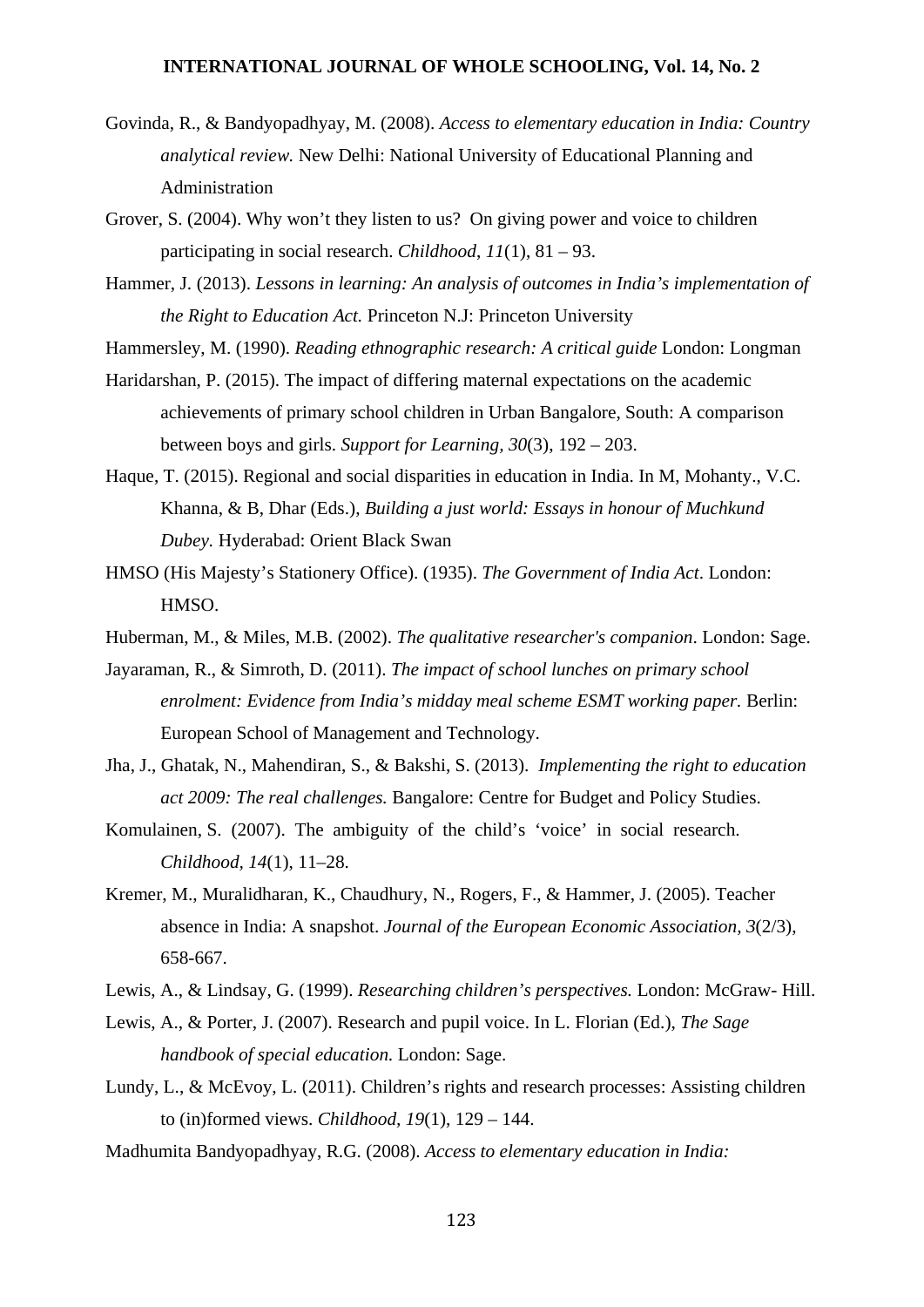*Country analytical review* (Research Report). Falmer: Centre for International Education, University of Sussex.

- Mander, H. (2015). *Looking away: Inequality, Prejudice and indifference in New India*. New Delhi: Speaking Tiger.
- Ministry of Human Resource Development. (2009). *Right of children to free and compulsory education act.* New Delhi: Government of India.
- Morrow, V., & Singh, R. (2014). *Corporal punishment in schools in Andhra Pradesh, India: Children's and parents' views.* Oxford: Young Lives.
- Mukherjee, S. (2013). Women's empowerment and gender bias in the birth and survival of girls in urban India/ *Feminist Economics, 19*(1), 1 – 28.
- Muralidharan, K., Das, J., Holla, A., & Nohpal, A. (2017). The fiscal cost of weak governance: Evidence from teacher absence in India. *Journal of Public Economics*, *145*, 116 – 135.
- Murray, J. (2011). Knock, knock! Who's there? Gaining access to young children as researchers: A critical review. *Educate, 11*(1), 91 – 109.
- Panduranga, R., & Honnurswami, N. (2014). Status of scheduled tribes in India. *International Journal of Social Science and Humanities Research, 2*(4), 245 – 252.
- Patton, M.Q. (2001). *Qualitative evaluation and research methods* (2nd ed.). Thousand Oaks, CA: Sage Publications.
- Ragin, C.C., & Amoroso, L.M. (2010). *Constructing social research: The unity and diversity of method.* Thousand Oaks CA: Pine Forge Press.
- Reddy, S. (2004). *The social context of elementary education in rural India*. Bangalore: Azim Premji Foundation.
- Rose, R., & Shevlin, M. (2004). Encouraging voices: Listening to young people who have been marginalised. *Support for Learning, 19*(4), 155 – 161.
- Ruddock, J., & Fielding, M. (2006). Student voice and the perils of popularity. *Educational Review*, *58*(2), 219-231.
- Sedwal, M. (2015). Participation of scheduled caste children and teachers in school education A review. *Journal of All India Association for Educational Research*, *27*(1), 59 – 79.
- Singal, N. (2006). Inclusive education in India: International concept, national interpretation. *International Journal of Disability. Development and Education,* 53(3), 351 – 369.
- Singh Kainth, G. (2014). *Adoption of the right to education act in the private schools of rural Punjab.* (Research Report) Amritsar: Guru Arjan Dev Institute of Development Studies.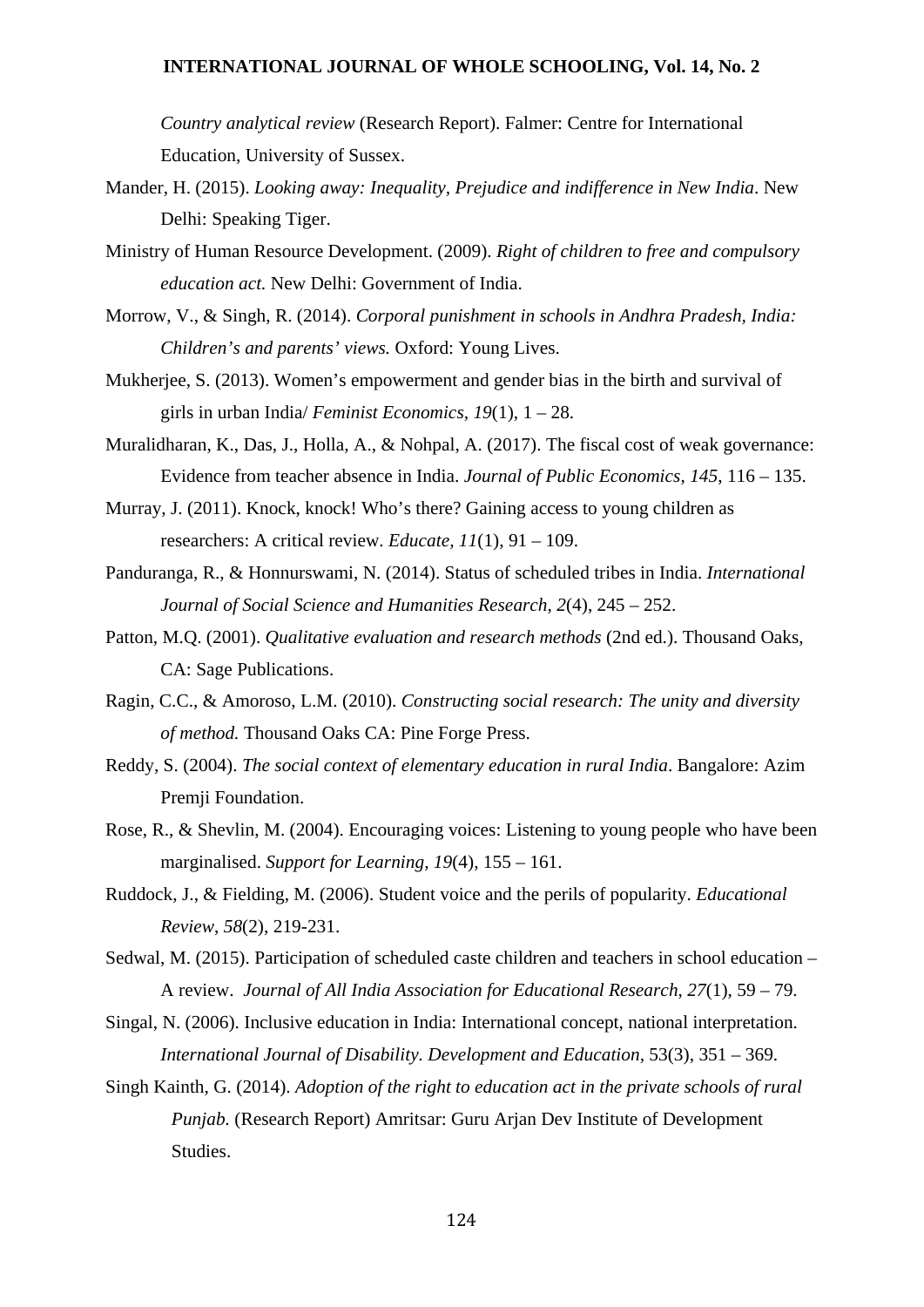- Soni, R.B.L., & Rahman, A. (2013). *Status of implementation of RTE Act 2009 in the context of disadvantaged children at the elementary stage.* New Delhi: National Council of Educational Research and Training.
- Spyrou, S. (2011). The limits of children's voices: From authenticity to critical, reflexive representation. *Childhood, 18*(2), 151 – 165.
- Tangen, R. (2008). Listening to children's voices in educational research: some theoretical and methodological problems. *European Journal of Special Needs Education, 23*(2), 157 – 166.
- UNESCO. (1994). *The Salamanca statement and framework for action on special needs education.* Paris: UNESCO.
- UNESCO. (2015). *Education for all 2000 – 2015: Achievements and challenges. The global monitoring report.* Paris: UNESCO.
- UNESCO Institute for Statistics and UNICEF. (2005). *Children out of school: Measuring exclusion from primary education.* New York: UNESCO Institute for Statistics/United Nations Children's Fund.
- UNESCO Institute for Statistics (2015). *Fixing the broken promise of education for all: Findings from the global initiative on out-of-school children.* New York: UNESCO Institute for Statistics.
- United Nations. (1995). *The Copenhagen declaration and programme of action, world summit for social development, 6-12 March*. New York: United Nations.
- Waterson, R., & Behera, D.K. (2011). Introduction: Extending ethnographic research with children in the Asia-Pacific Region. In Special Issue: Research with Children in Asia-Pacific Societies. *The Asia Pacific Journal of Anthropology, 12*(5), 411–425.
- World Bank. (2017). *Poverty and equity data portal*. Retrieved from [http://povertydata.worldbank.org/poverty/country/IND.](http://povertydata.worldbank.org/poverty/country/IND)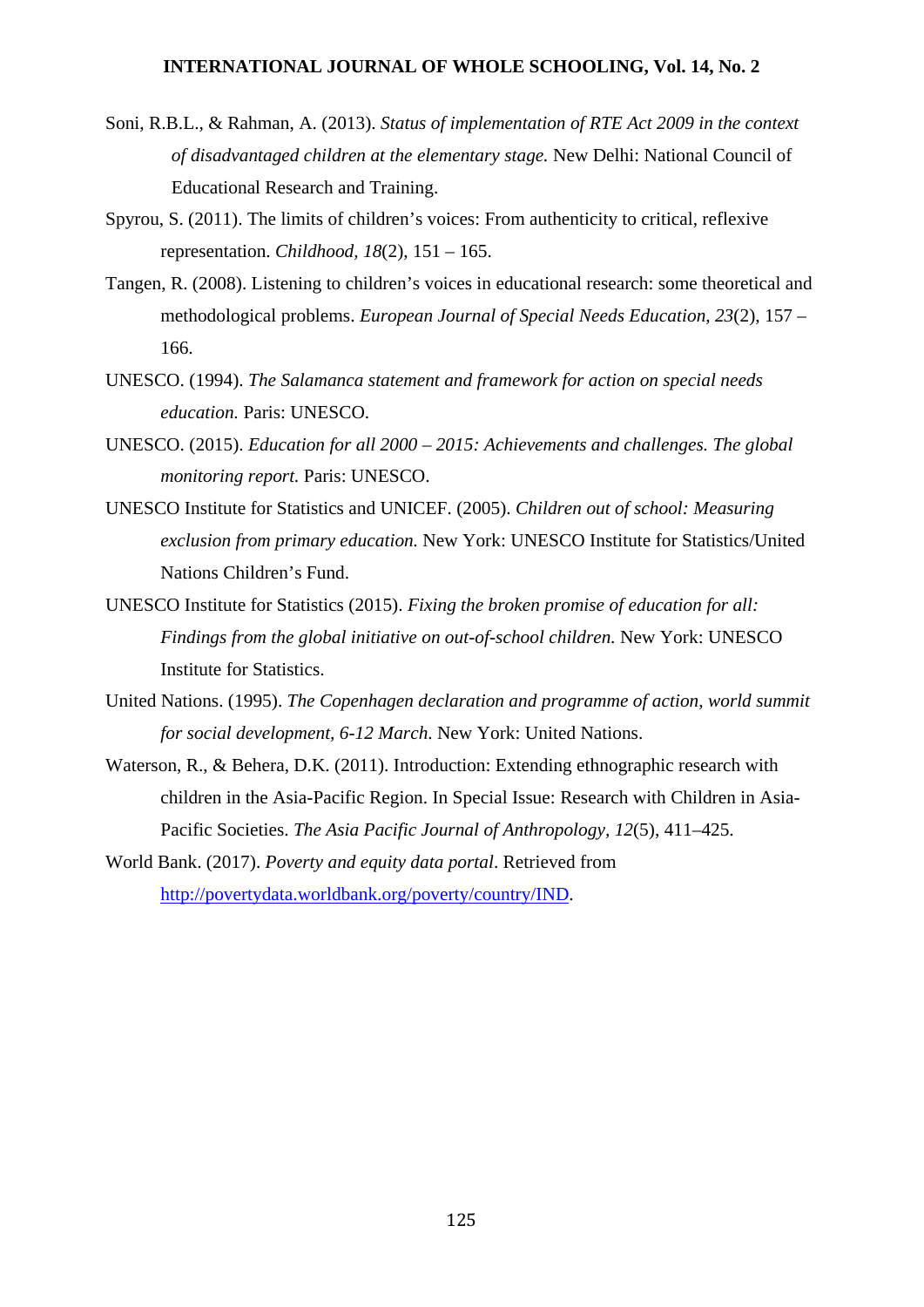# **Appendix 1**

# **Interview questions**

- Do you enjoy playing with friends in the playground?
- Do you enjoy the meals at school?
- Is it convenient to have a school bus pick and drop you from school?
- Do you have to take cattle out for grazing during school time or work in the fields during harvest or plantation season?
- What happens if you come to school with your homework not done?
- Who helps you with your schoolwork?
- How do your parents react if your report card shows bad grades?